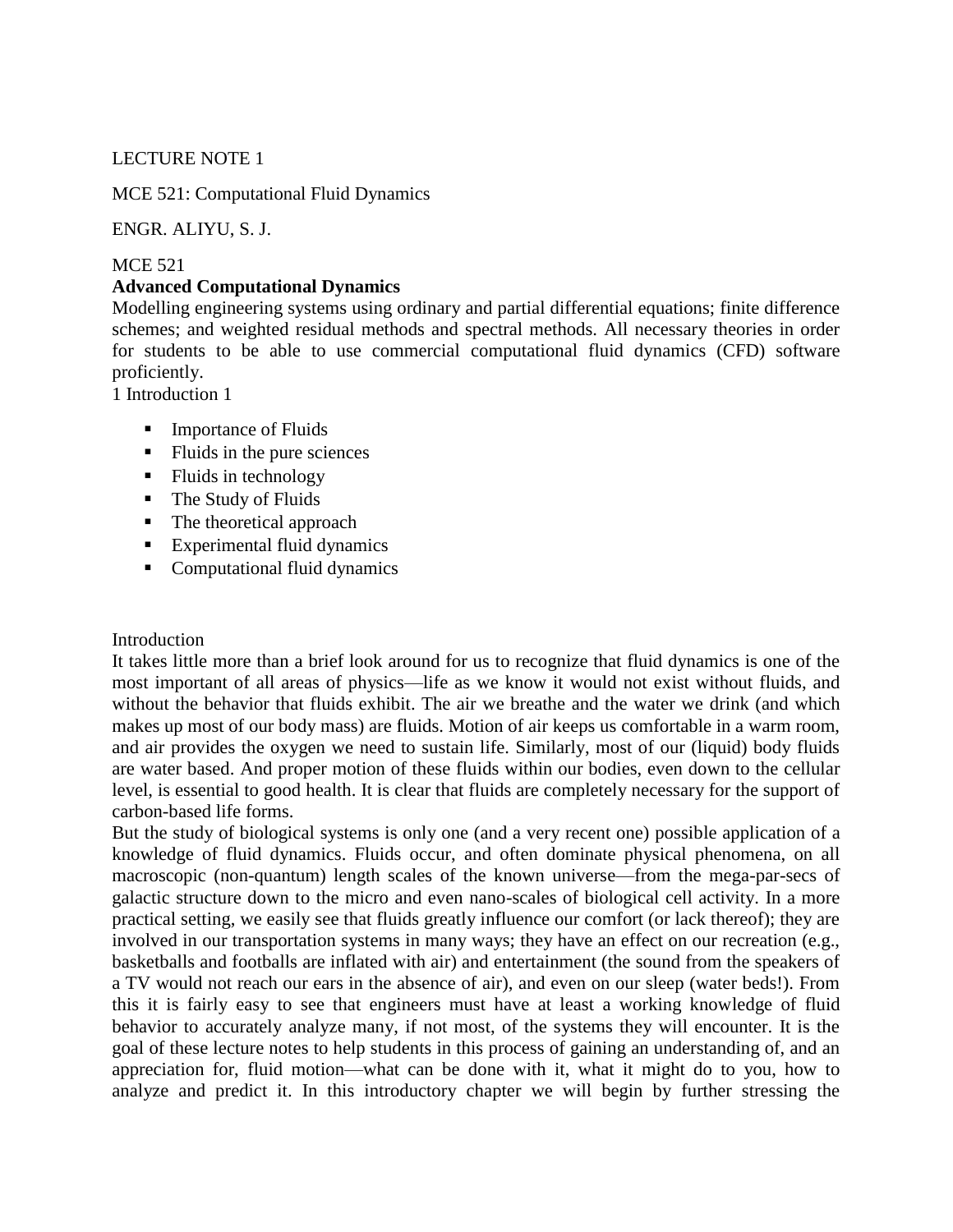importance of fluid dynamics by providing specific examples from both the pure sciences and from technology in which knowledge of this field is essential to an understanding of the physical phenomena (and, hence, the beginnings of a predictive capability—e.g., the weather) and/or the ability to design and control devices such as internal combustion engines. We then describe three main approaches to the study of fluid dynamics: i) theoretical, ii) experimental and iii) computational.

Importance of Fluids

We have already emphasized the overall importance of fluids in a general way, and here we will augment this with a number of specific examples. We somewhat arbitrarily classify these in two main categories:

i) Physical and natural science, and

ii) Technology. Clearly, the second of these is often of more interest to an engineering student, but in the modern era of emphasis on interdisciplinary studies, the more scientific and mathematical aspects of fluid phenomena are becoming increasingly important.

Fluids in the pure sciences

The following list, which is by no means all inclusive, provides some examples of fluid phenomena often studied by physicists, astronomers, biologists and others who do not necessarily deal in the design and analysis of devices. The accompanying figures highlight some of these areas.

1. Atmospheric sciences

(a) Global circulation: long-range weather prediction; analysis of climate change (global warming)

(b) Meso-scale weather patterns: short-range weather prediction; tornado and hurricane warnings; pollutant transport



2. Oceanography

(a) Ocean circulation patterns: causes of El Ni˜no, effects of ocean currents on weather and climate

(b) Effects of pollution on living organisms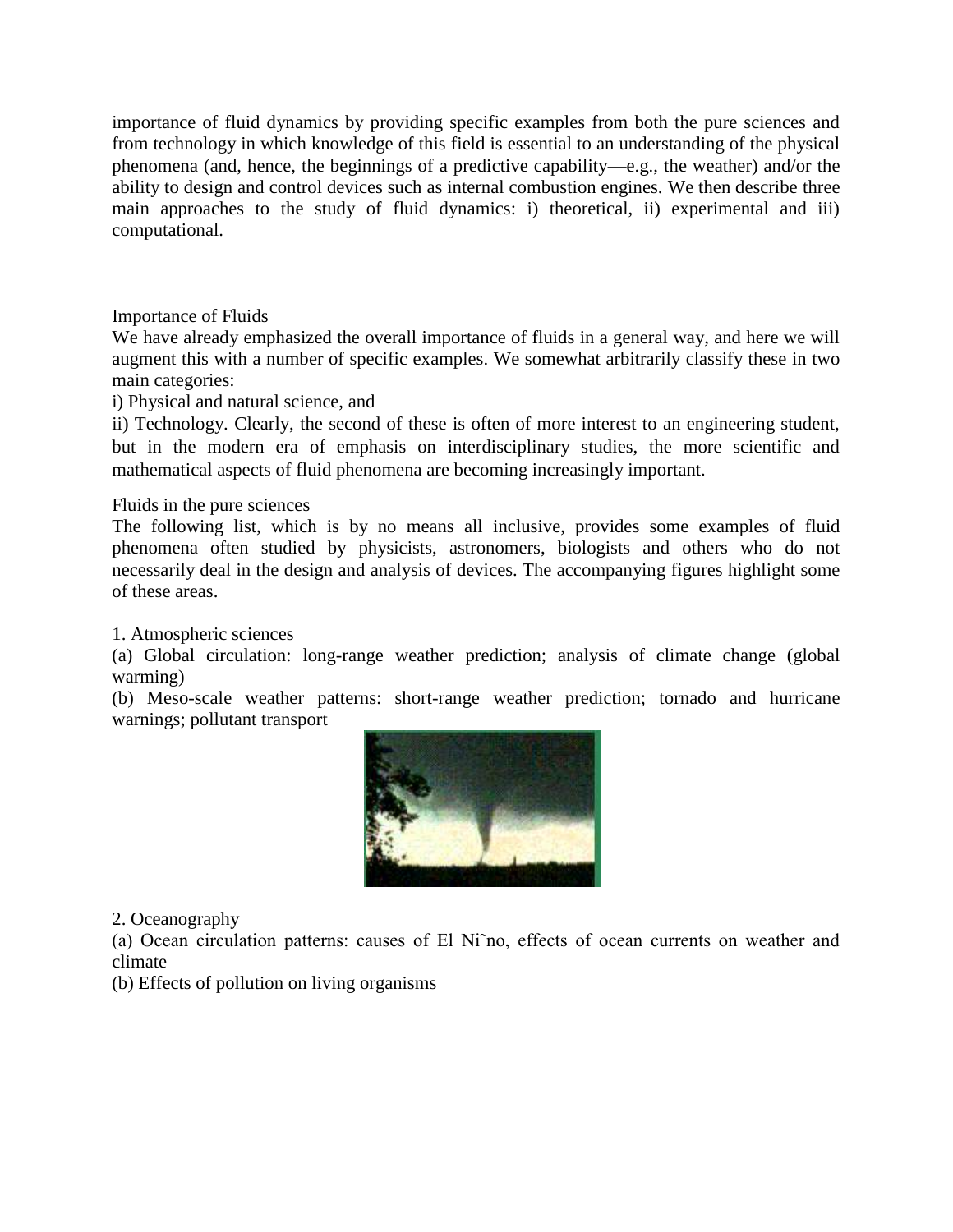

3. Geophysics

(a) Convection (thermally-driven fluid motion) in the Earth's mantle: understanding of plate tectonics, earthquakes, volcanoes

(b) Convection in Earth's molten core: production of the magnetic field



4. Astrophysics

(a) Galactic structure and clustering

(b) Stellar evolution—from formation by gravitational collapse to death as a supernovae, from which the basic elements are distributed throughout the universe, all via fluid motion



5. Biological sciences

(a) Circulatory and respiratory systems in animals

(b) Cellular processes



1.1.2 Fluids in technology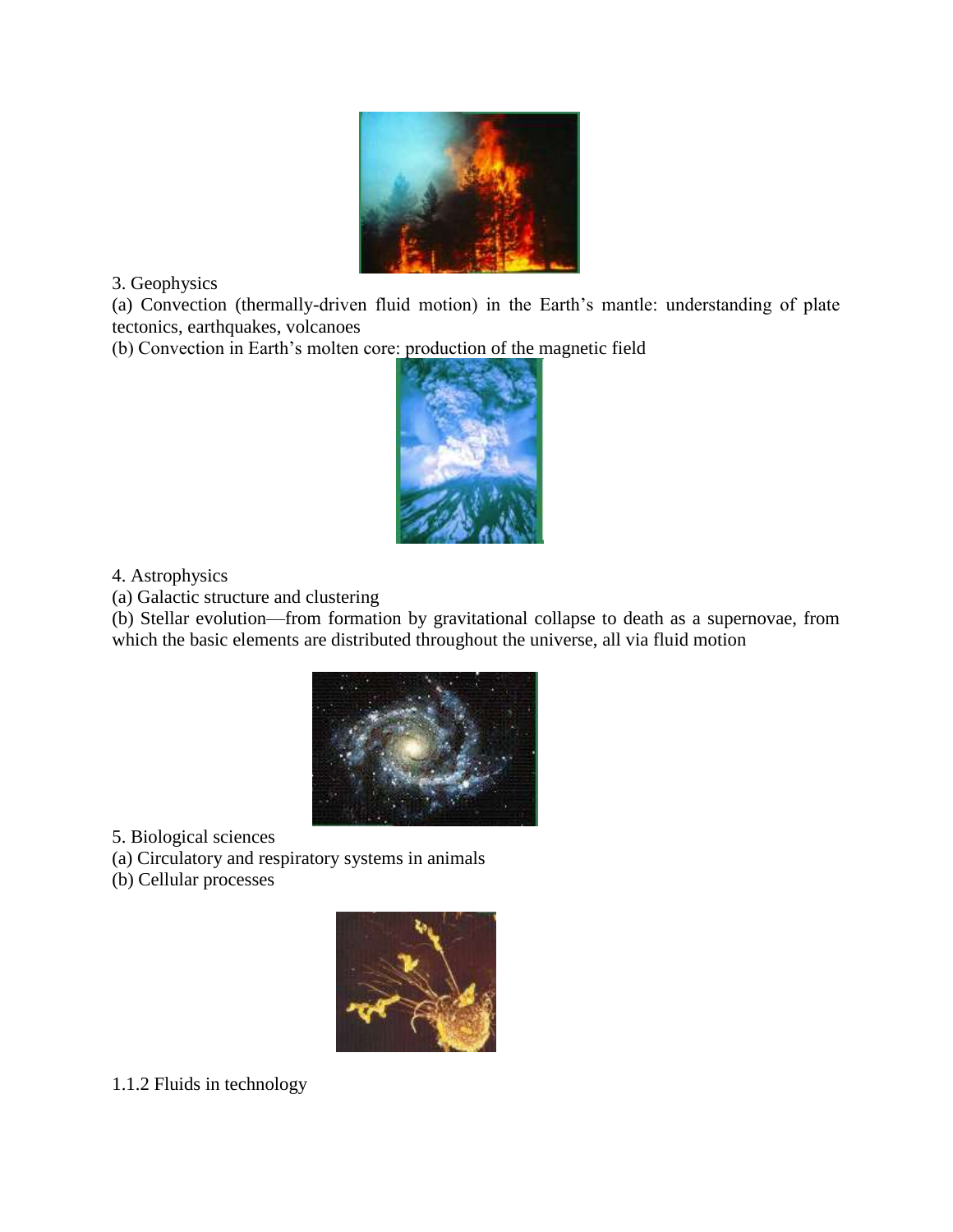As in the previous case, we do not intend this list of technologically important applications of fluid dynamics to be exhaustive, but mainly to be representative. It is easily recognized that a complete listing of fluid applications would be nearly impossible simply because the presence of fluids in technological devices is ubiquitous. The following provide some particularly interesting and important examples from an engineering standpoint.

1. Internal combustion engines—all types of transportation systems



2. Turbojet, scramjet, rocket engines—aerospace propulsion systems



3. Waste disposal (a) Cchemical treatment (b) Incineration (c) Sewage transport



4. Pollution dispersal—in the atmosphere (smog); in rivers and oceans



5. Steam, gas and wind turbines, and hydroelectric facilities for electric power generation 6. Pipelines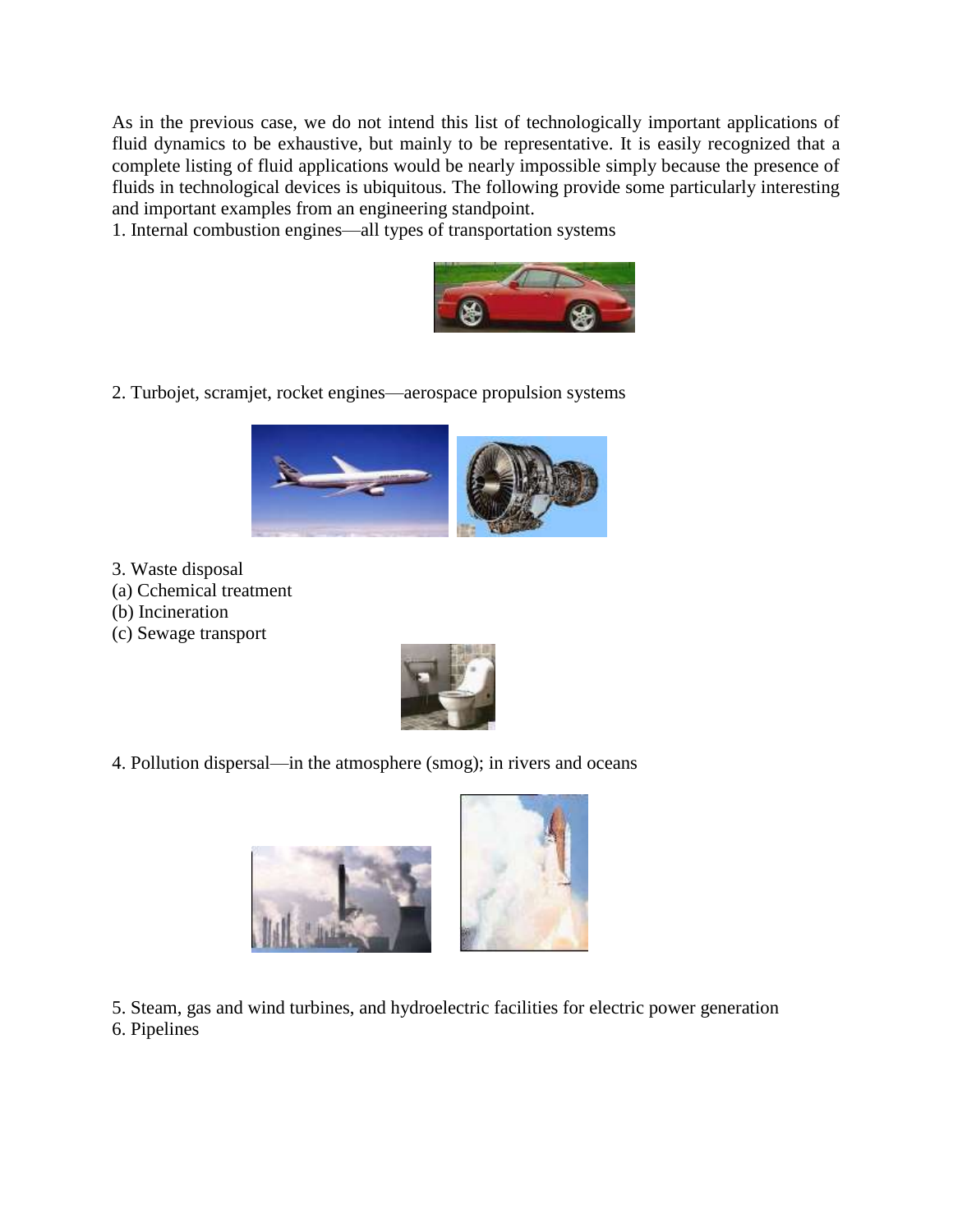

(a) Crude oil and natural gas transferral

(b) Irrigation facilities

(c) Office building and household plumbing

- 7. Fluid/structure interaction
- (a) Design of tall buildings
- (b) Continental shelf oil-drilling rigs
- (c) Dams, bridges, etc.
- (d) Aircraft and launch vehicle airframes and control systems
- 8. Heating, ventilating and air-conditioning (HVAC) systems
- 8. Heating, ventilating and air-conditioning (HVAC) systems
- 9. Cooling systems for high-density electronic devices—digital computers from PCs to supercomputers
- 10. Solar heat and geothermal heat utilization
- 11. Artificial hearts, kidney dialysis machines, insulin pumps
- 12. Manufacturing processes
- (a) Spray painting automobiles, trucks, etc.
- (b) Filling of containers, e.g., cans of soup, cartons of milk, plastic bottles of soda
- (c) Operation of various hydraulic devices
- (d) Chemical vapor deposition, drawing of synthetic fibers, wires, rods, etc.

We conclude from the various preceding examples that there is essentially no part of our daily lives that is not influenced by fluids. As a consequence, it is extremely important that engineers be capable of predicting fluid motion. In particular, the majority of engineers who are not fluid dynamicists still will need to interact, on a technical basis, with those who are quite frequently; and a basic competence in fluid dynamics will make such interactions more productive.

## The Study of Fluids

We begin by introducing the "intuitive notion" of what constitutes a fluid. As already indicated we are accustomed to being surrounded by fluids—both gases and liquids are fluids—and we deal with these in numerous forms on a daily basis. As a consequence, we have a fairly good intuition regarding what is, and is not, a fluid; in short we would probably simply say that a fluid is "anything that flows." This is actually a good practical view to take, most of the time. But we will later see that it leaves out some things that are fluids, and includes things that are not. So if we are to accurately analyze the behavior of fluids it will be necessary to have a more precise definition. It is interesting to note that the formal study of fluids began at least 500 hundred years ago with the work of Leonardo da Vinci, but obviously a basic practical understanding of the behavior of fluids was available much earlier, at least by the time of the ancient Egyptians; in fact, the homes of well-to-do Romans had flushing toilets not very different from those in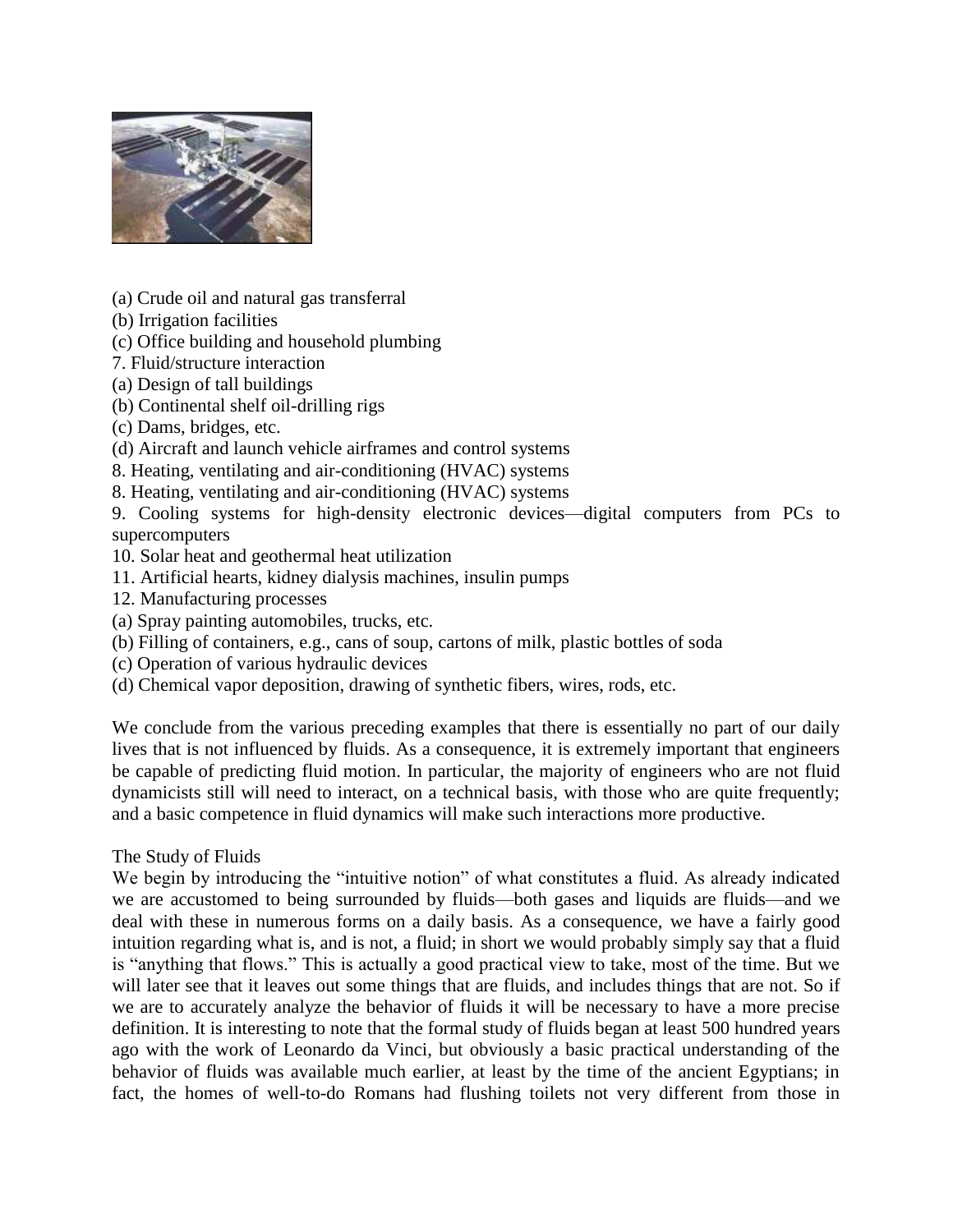modern 21st-Century houses, and the Roman aquaducts are still considered a tremendous engineering feat. Thus, already by the time of the Roman Empire enough practical information had been accumulated to permit quite sophisticated applications of fluid dynamics. The more modern understanding of fluid motion began several centuries ago with the work of L. Euler and the Bernoullis (father and son), and the equation we know as Bernoulli's equation (although this equation was probably deduced by someone other than a Bernoulli). The equations we will derive and study in these lectures were introduced by Navier in the 1820s, and the complete system of equations representing essentially all fluid motions were given by Stokes in the 1840s. These are now known as the Navier–Stokes equations, and they are of crucial importance in fluid dynamics. For most of the  $19<sup>th</sup>$  and  $20<sup>th</sup>$  Centuries there were two approaches to the study of fluid motion: theoretical and experimental. Many contributions to our understanding of fluid behavior were made through the years by both of these methods. But today, because of the power of modern digital computers, there is yet a third way to study fluid dynamics: computational fluid dynamics, or CFD for short. In modern industrial practice CFD is used more for fluid flow analyses than either theory or experiment. Most of what can be done theoretically has already been done, and experiments are generally difficult and expensive. As computing costs have continued to decrease, CFD has moved to the forefront in engineering analysis of fluid flow, and any student planning to work in the thermal-fluid sciences in an industrial setting must have an understanding of the basic practices of CFD if he/she is to be successful. But it is also important to understand that in order to do CFD one must have a fundamental understanding of fluid flow itself, from both the theoretical, mathematical side and from the practical, sometimes experimental, side. We will provide a brief introduction to each of these ways of studying fluid dynamics in the following subsections.

#### The theoretical approach

Theoretical/analytical studies of fluid dynamics generally require considerable simplifications of the equations of fluid motion mentioned above. We present these equations here as a prelude to topics we will consider in detail as the course proceeds. The version we give is somewhat simplified, but it is sufficient for our present purposes.

and

$$
f_{\rm{max}}
$$

 $\nabla \cdot U = 0$  (conservation of mass)

$$
\frac{DU}{Dt} = -\nabla P + \frac{1}{Re} \nabla^2 U
$$
 (balance of momentum).

These are the Navier–Stokes (N.–S.) equations of incompressible fluid flow. In these equations all quantities are dimensionless, as we will discuss in detail later:  $U \equiv (u, v, w)^T$  is the velocity vector; P is pressure divided by (assumed constant) density, and Re is a dimensionless parameter known as the Reynolds number. We will later see that this is one of the most important parameters in all of fluid dynamics; indeed, considerable qualitative information about a flow field can often be deduced simply by knowing its value.

In particular, one of the main efforts in theoretical analysis of fluid flow has always been to learn to predict changes in the qualitative nature of a flow as Re is increased. In general, this is a very difficult task far beyond the intended purpose of these lectures. But we mention it here to emphasize the importance of proficiency in applied mathematics in theoretical studies of fluid flow. From a physical point of view, with geometry of the flow situation fixed, a flow field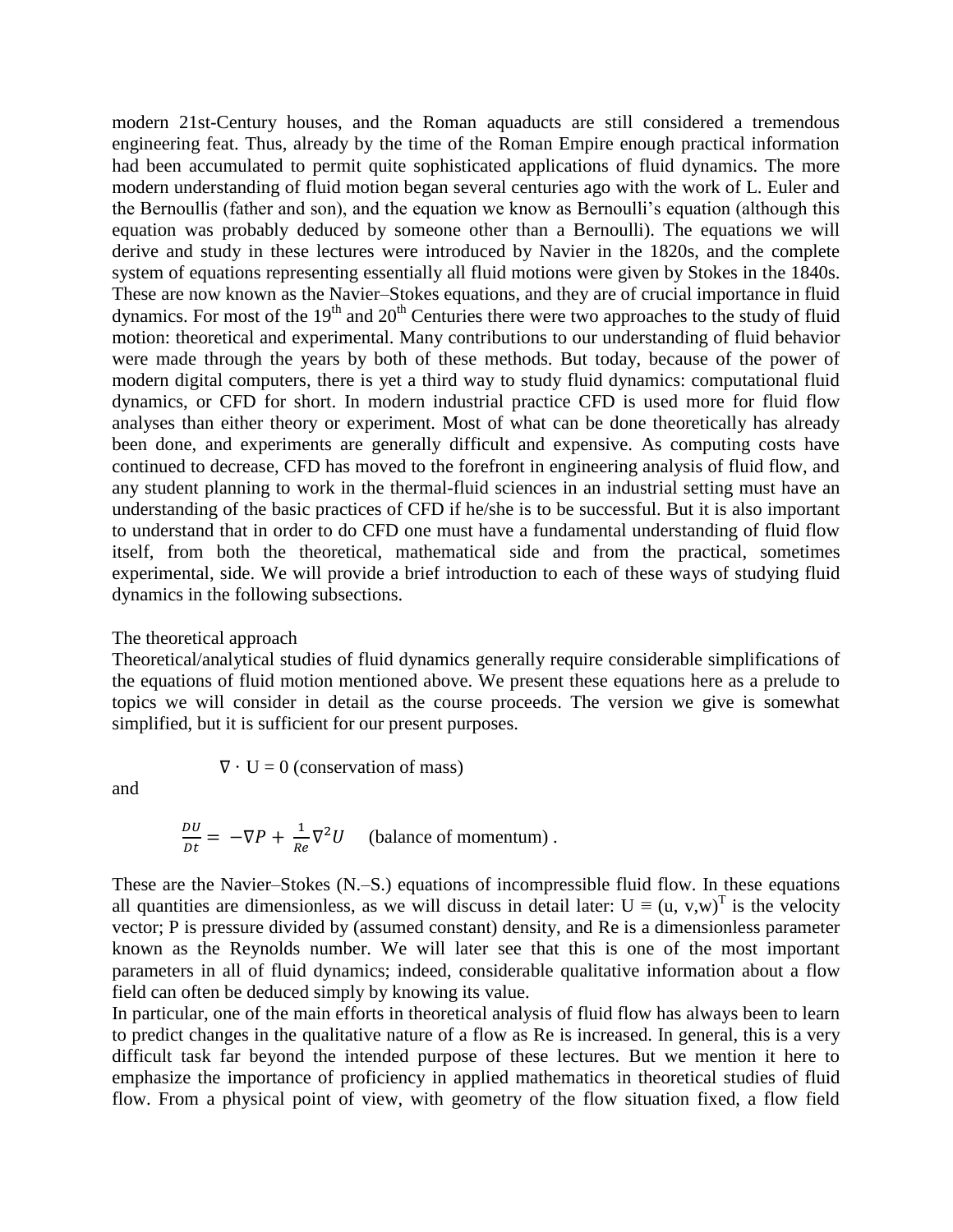generally becomes "more complicated" as Re increases. This is indicated by the accompanying time series of a velocity component for three different values of Re. In part (a) of the figure Re is low, and the flow ultimately becomes time independent. As the Reynolds number is increased to an intermediate value, the corresponding time series shown in part (b) of the figure is considerably complicated, but still with evidence of somewhat regular behavior. Finally, in part (c) is displayed the high-Re case in which the behavior appears to be random. We comment in passing that it is now known that this behavior is not random, but more appropriately termed chaotic.

We also point out that the N.–S. equations are widely studied by mathematicians, and they are said to have been one of two main progenitors of 20th-Century mathematical analysis. (The other was the Schr<sup>"</sup>odinger equation of quantum mechanics.) In the current era it is hoped that such mathematical analyses will shed some light on the problem of turbulent fluid flow, often termed "the last unsolved problem of classical mathematical physics." We will from time to time discuss turbulence in these lectures because most fluid flows are turbulent, and some understanding of it is essential for engineering analyses. But we will not attempt a rigorous treatment of this topic. Furthermore, it would not be be possible to employ the level of mathematics used by research mathematicians in their studies of the N.–S. equations. This is generally too difficult, even for graduate students.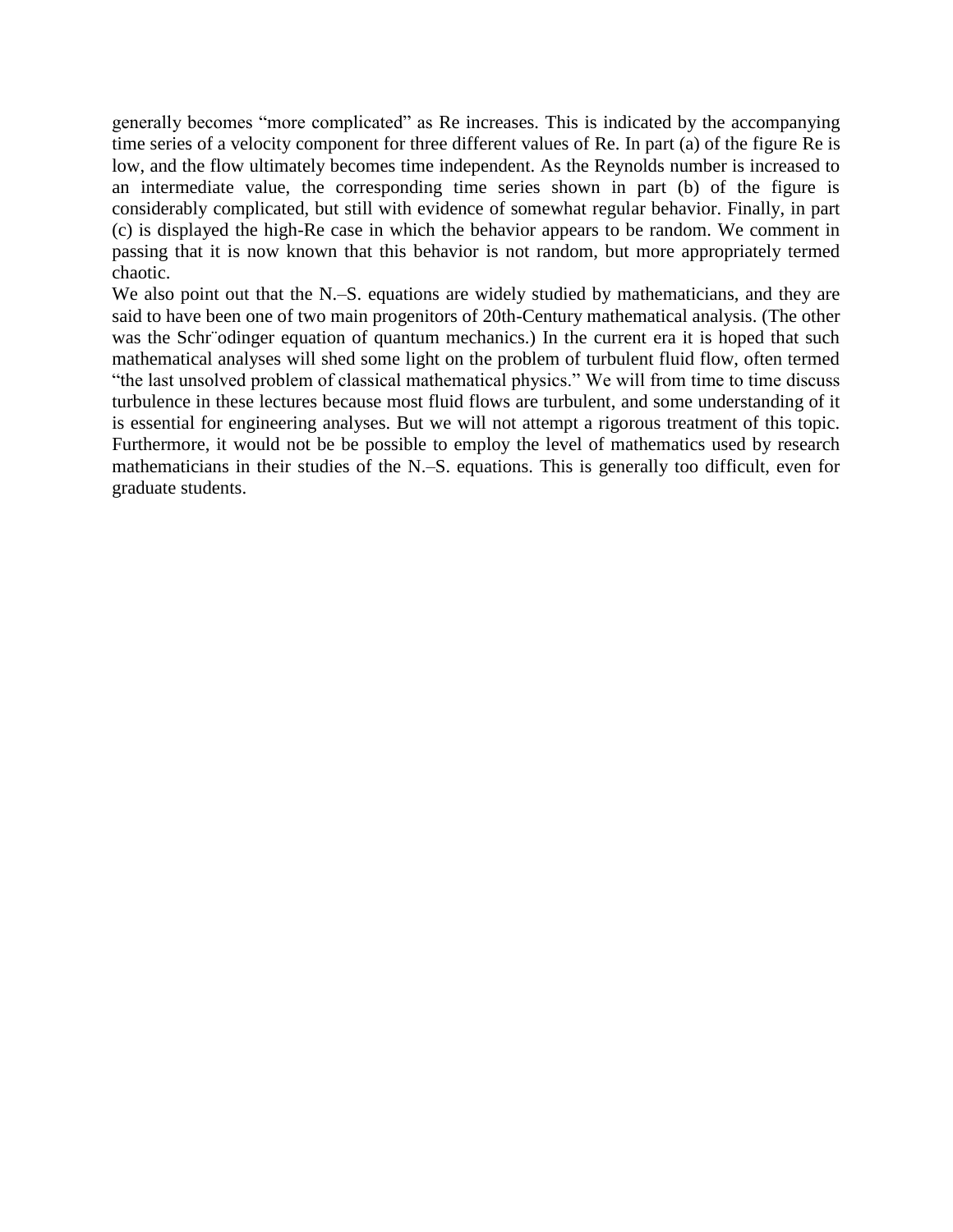

## Experimental fluid dynamics

In a sense, experimental studies in fluid dynamics must be viewed as beginning when our earliest ancestors began learning to swim, to use logs for transportation on rivers and later to develop a myriad assortment of containers, vessels, pottery, etc., for storing liquids and later pouring and using them. Rather obviously, fluid experiments performed today in first class fluids laboratories are far more sophisticated. Nevertheless, until only very recently the outcome of most fluids experiments was mainly a qualitative (and not quantitative) understanding of fluid motion. An indication of this is provided by the adjacent pictures of wind tunnel experiments. In each of these we are able to discern quite detailed qualitative aspects of the flow over different prolate spheroids. Basic flow patterns are evident from colored streaks, even to the point of indications



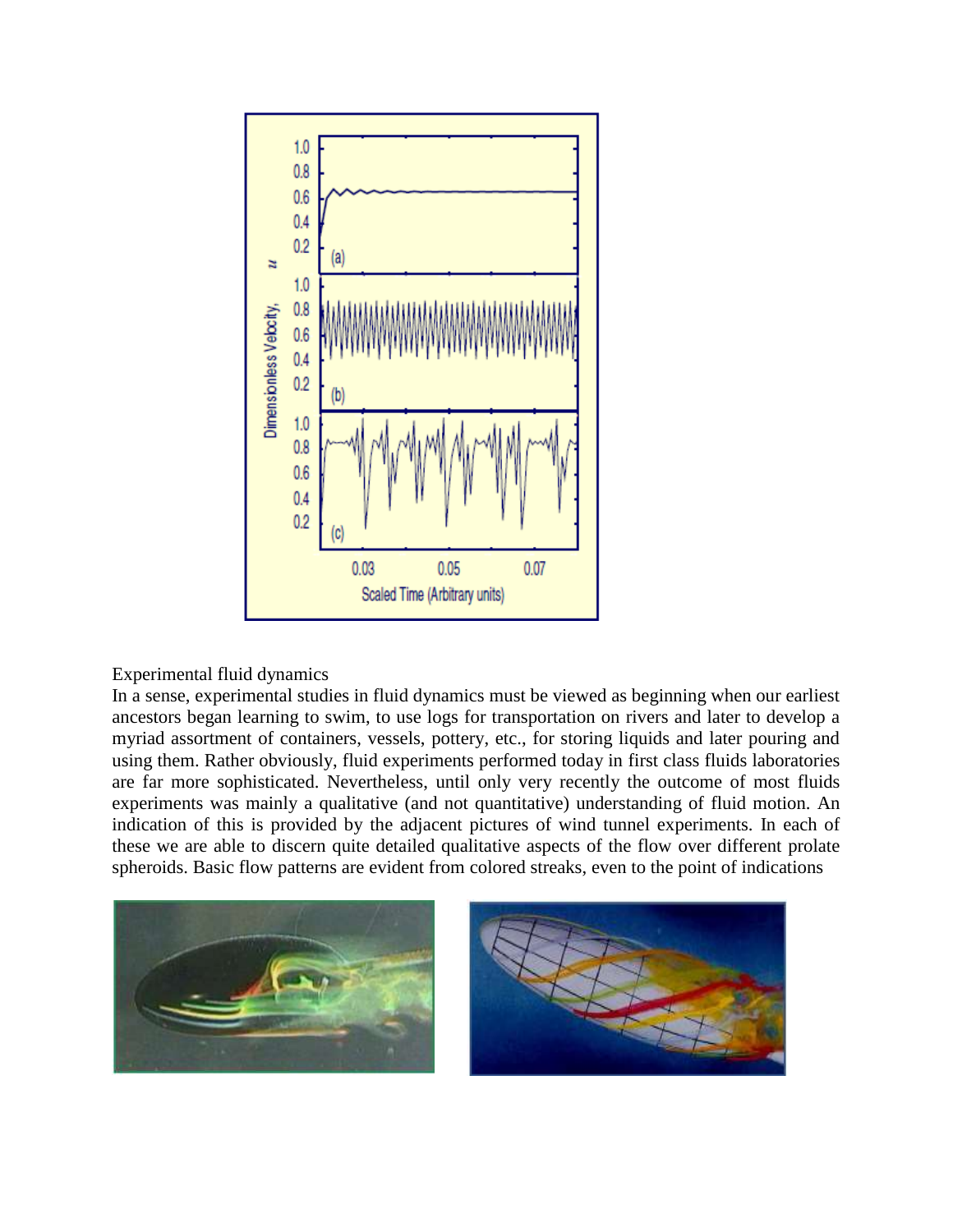of flow "separation" and transition to turbulence. However, such diagnostics provide no information on actual flow velocity or pressure—the main quantities appearing in the theoretical equations, and needed for engineering analyses. There have long been methods for measuring pressure in a flow field, and these could be used simultaneously with the flow visualization of the above figures to gain some quantitative data. On the other hand, it has been possible to accurately measure flow velocity simultaneously over large areas of a flow field only recently. If point measurements are sufficient, then hot-wire anemometry (HWA) or laser-doppler velocimetry (LDV) can be used; but for field measurements it is necessary to employ some form of particle image velocimetry (PIV). The following figure shows an example of such a measurement for fluid between two co-axial cylinders with the inner one rotating. This corresponds to a two-dimensional slice through a long row of toroidally-shaped (donutlike) flow structures going into and coming out of the plane of the page, i.e., wrapping around the circumference of the inner cylinder. The arrows indicate flow direction in the plane; the red asterisks show the center of the "vortex," and the white pluses are locations at which detailed time series of flow velocity also have been recorded. It is clear that this quantitative detail is far superior to the simple visualizations shown in the previous figures, and as a consequence PIV is rapidly becoming the preferred diagnostic in many flow situations.

#### Computational fluid dynamics

We have already noted that CFD is rapidly becoming the dominant flow analysis technique, especially in industrial environments. CFD codes are available from many commercial vendors and as "freeware" from government laboratories, and many of these codes can be implemented on anything from a PC (often, even a laptop) to modern parallel supercomputers. In fact, it is not



difficult to find CFD codes that can be run over the internet from any typical browser. Here we display a few results produced by such codes to indicate the wide range of problems to which CFD has already been applied, and we will briefly describe some of the potential future areas for its use. The figure in the lower left-hand corner provides a direct comparison with experimental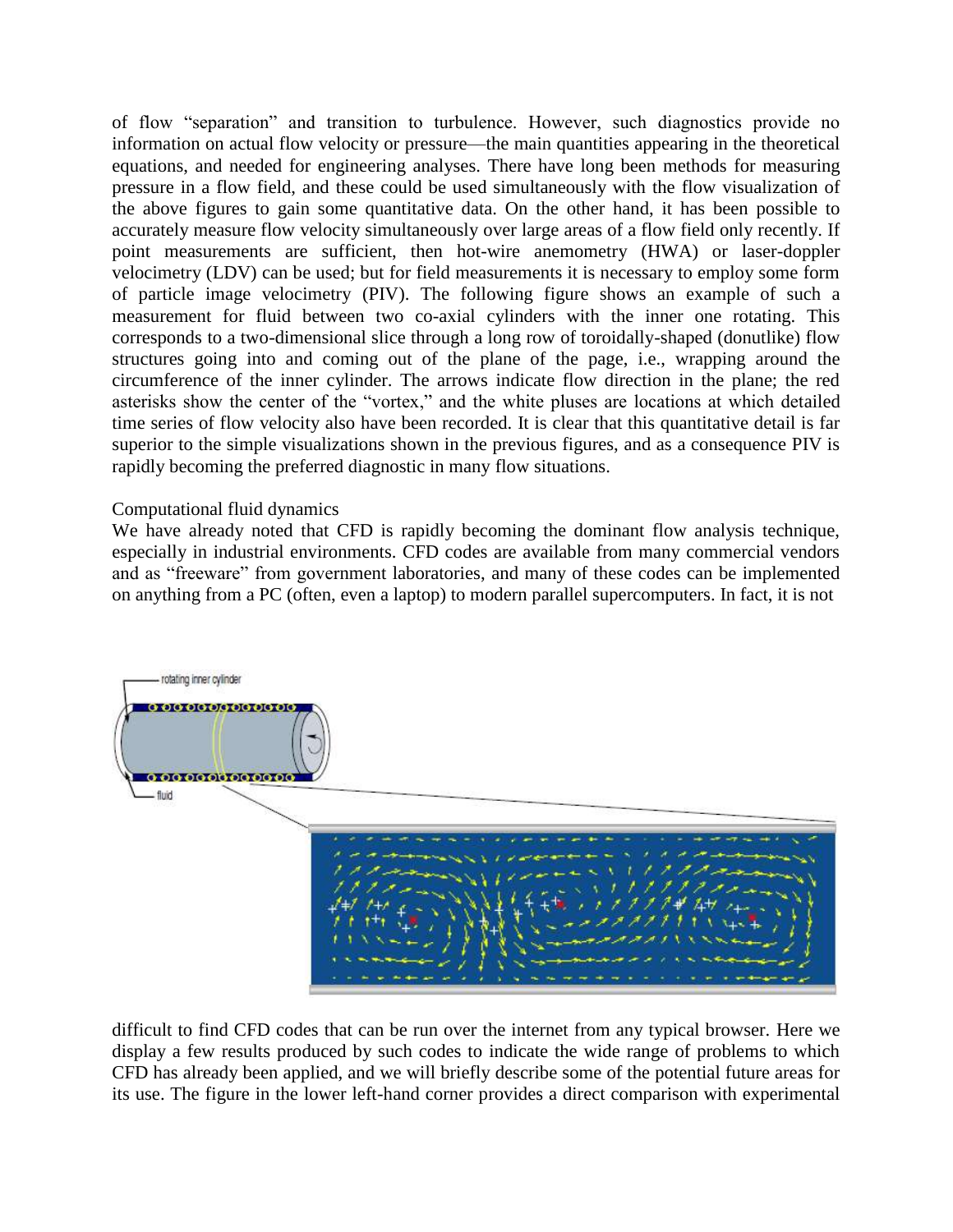results shown in an earlier figure. The computed flow patterns are very similar to those of the experiment, but in contrast to the experimental data the calculation provides not only visualization of qualitative flow features but also detailed quantitative output for all velocity component values and pressure, typically at on the order of  $10^5$  to  $10^6$  locations in the flow field. The upper left-hand figure displays predictions of the instantaneous flow field in the left ventricle of the human heart. Use of



CFD in biomedical and bioengineering areas is still in its infancy, but there is little doubt that it will ultimately dominate all other analysis techniques in these areas because of its generality and flexibility. The center figure depicts the pressure field over the entire surface of an airliner (probably a Boeing 757) as obtained using CFD. It was the need to make such predictions for aircraft design that led to the development of CFD, initially in the U. S. aerospace industry and NASA laboratories, and CFD was the driving force behind the development of supercomputers. Calculations of the type shown here are routine today, but as recently as a decade ago they would have required months of CPU time. The upper right-hand figure shows the temperature field and a portion (close to the fan) of the velocity field in a (not-so-modern) PC. This is a very important application of CFD simply because of the large number of PCs produced and sold every year worldwide. The basic design tradeoff is the following. For a given PC model it is necessary to employ a fan that can produce sufficient air flow to cool the computer by forced convection, maintaining temperatures within the operating limits of the various electronic devices throughout the PC. But effectiveness of forced convection cooling is strongly influenced by details of shape and arrangement of circuit boards, disk drives, etc. Moreover, power input to the fan(s), number of fans and their locations all are important design parameters that influence, among other things,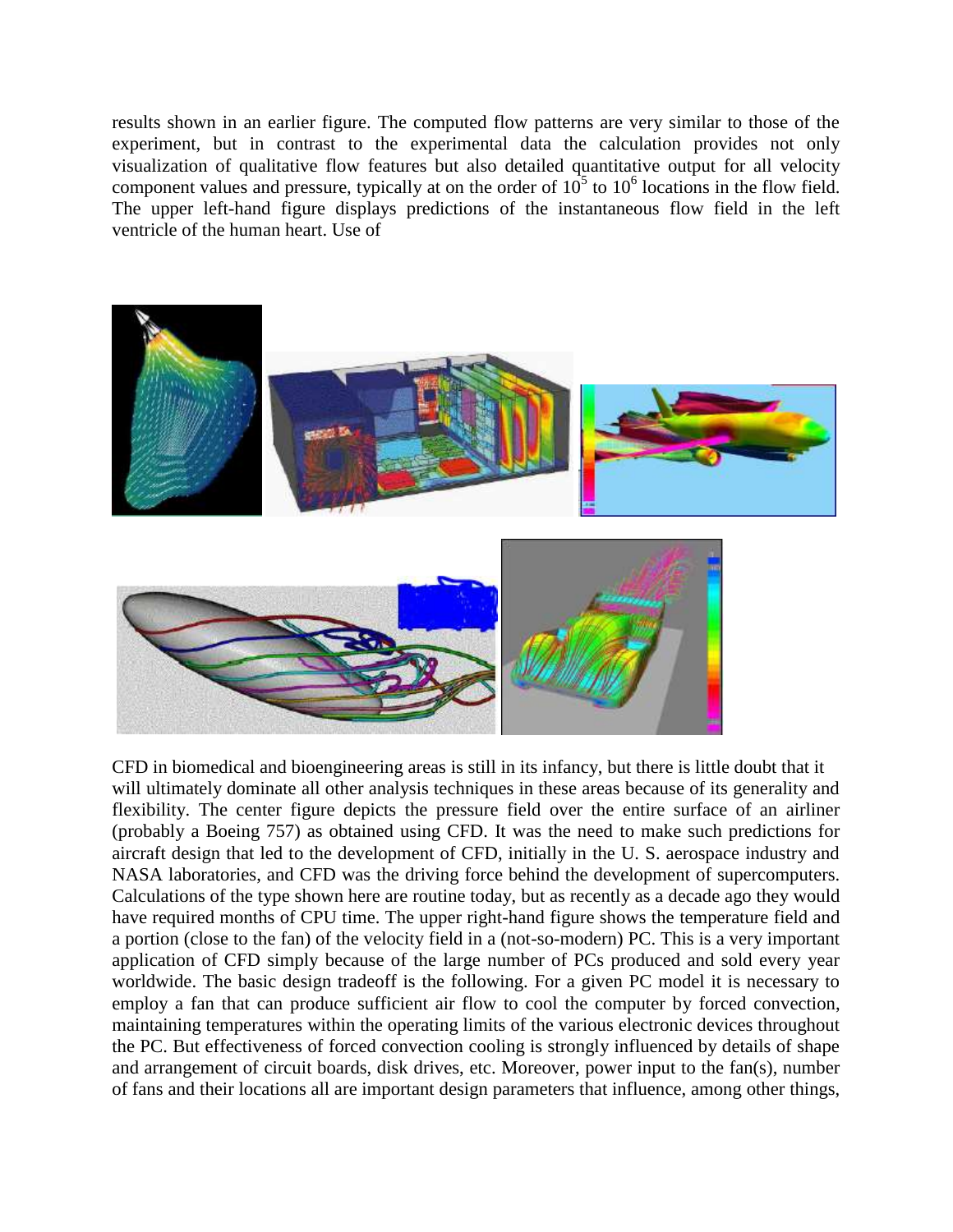the unwanted noise produced by the PC. Finally, the lower right-hand figure shows pressure distribution and qualitative nature of the velocity field for flow over a race car, as computed using CFD. In recent years CFD has played an ever-increasing role in many areas of sports and athletics—from study and design of Olympic swimware to the design of a new type of golf ball providing significantly longer flight times, and thus driving distance (and currently banned by the PGA). The example of a race car also reflects current heavy use of CFD in numerous areas of automobile production ranging from the design of modern internal combustion engines exhibiting improved efficiency and reduced emissions to various aspects of the manufacturing process, per se, including, for example, spray painting of the completed vehicles. It is essential to recognize that a CFD computer code solves the Navier–Stokes equations, given earlier, and this is not a trivial undertaking—often even for seemingly easy physical problems. The user of such codes must understand the mathematics of these equations sufficiently well to be able to supply all required auxiliary data for any given problem, and he/she must have sufficient grasp of the basic physics of fluid flow to be able to assess the outcome of a calculation and determine, among other things, whether it is "physically reasonable"—and if not, decide what to do next.

#### **1.1** What is CFD?

Computational Fluid Dynamics or CFD is the analysis of systems involving fluid flow, heat transfer and associated phenomena such as chemical reactions by means of computerbased simulation. The technique is very powerful and spans a wide range of industrial and non-industrial application areas. Some examples are:

- aerodynamics of aircraft and vehicles: lift and drag
- hydrodynamics of ships
- power plant: combustion in IC engines and gas turbines
- turbomachinery: flows inside rotating passages, diffusers etc.
- electrical and electronic engineering: cooling of equipment including microcircuits
- chemical process engineering: mixing and separation, polymer moulding
- external and internal environment of buildings: wind loading and heating/ ventilation
- marine engineering: loads on off-shore structures
- environmental engineering: distribution of pollutants and effluents
- hydrology and oceanography: flows in rivers, estuaries, oceans
- meteorology: weather prediction
- biomedical engineering: blood flows through arteries and veins

From the 1960s onwards the aerospace industry has integrated CFD techniques into the design, R&D and manufacture of aircraft and jet engines. More recently the methods have been applied to the design of internal combustion engines, combustion chambers of gas turbines and furnaces. Furthermore, motor vehicle manufacturers now routinely predict drag forces, under-bonnet air flows and the in- car environment with CFD. Increasingly CFD is becoming a vital component in the design of industrial products and processes.

The ultimate aim of developments in the CFD field is to provide a capability comparable to other CAE (Computer-Aided Engineering) tools such as stress analysis codes. The main reason why CFD has lagged behind is the tremendous complexity of the underlying behaviour, which precludes a description of fluid flows that is at the same time economical and sufficiently complete. The availability of affordable high performance computing hardware and the introduction of user- friendly interfaces have led to a recent upsurge of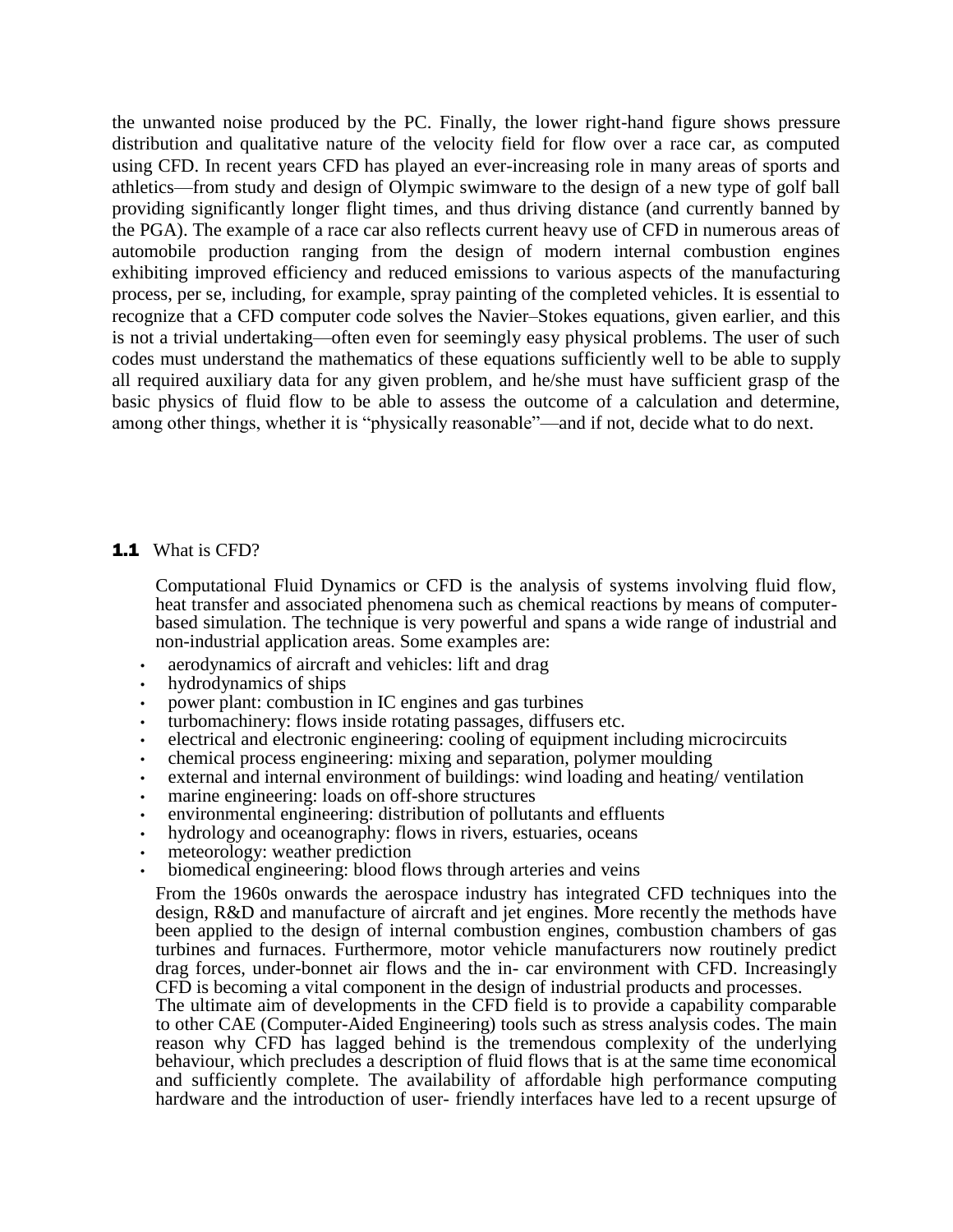interest and CFD is poised to make an entry into the wider industrial community in the 1990s.

As explained above, flows and related phenomena can be described by partial differential (or integro-differential) equations, which cannot be solved analytically except in special cases. To obtain an approximate solution numerically, we have to use a *discretization method* which approximates the differential equations by a system of algebraic equations, which can then be solved on a computer. The approximations are applied to small domains in space and/or time so the numerical solution provides results at *discrete locations* in space and time. Much as the accuracy of experimental data depends on the quality of the tools used, the accuracy of numerical solutions is dependent on the quality of discretizations used. Contained within the broad field of computational fluid dynamics are activities that cover the range from the automation of wellestablished engineering design methods to the use of detailed solutions of the Navier-Stokes equations as substitutes for experimental research into the nature of complex flows. *CFD is the numerical solving of partial differential equations on a discretized system that given the available computer resources best approximates the real geometry and fluid flow phenomena of interest.*

In other words CFD is a tool, similar to experimental tools, used to gain greater physical insight into problems of interest. Thus, based on

- geometry
- fluid flow physics
- computer

we then select the appropriate:

- governing equations
- numerical method
- grid system

and then examine the results in order to gain physical insight and understanding.

At one end, one can purchase design packages for pipe systems that solve problems in a few seconds or minutes on personal computers or workstations. On the other, there are codes that may require hundreds of hours on the largest super-computers. The range is as large as the field of fluid mechanics itself, making it impossible to cover all of CFD in a single work. Also, the field is evolving so rapidly that we run the risk of becoming out of date in a short time. CFD is finding its way into process, chemical, civil, and environmental engineering. Optimization in these areas can produce large savings in equipment and energy costs and in reduction of environmental pollution.

Clearly the investment costs of a CFD capability are not small, but the total expense is not normally as great as that of a high quality experimental facility. Moreover, there are several unique advantages of CFD over experiment-based approaches to fluid systems design:

- substantial reduction of lead times and costs of new designs
- ability to study systems where controlled experiments are difficult or impossible to perform (e.g. very large systems)
- ability to study systems under hazardous conditions at and beyond their normal performance limits (e.g. safety studies and accident scenarios)
- practically unlimited level of detail of results

The variable cost of an experiment, in terms of facility hire and/or man-hour costs, is proportional to the number of data points and the number of configurations tested. In contrast CFD codes can produce extremely large volumes of results at virtually no added expense and it is very cheap to perform parametric studies, for instance to optimise equipment performance.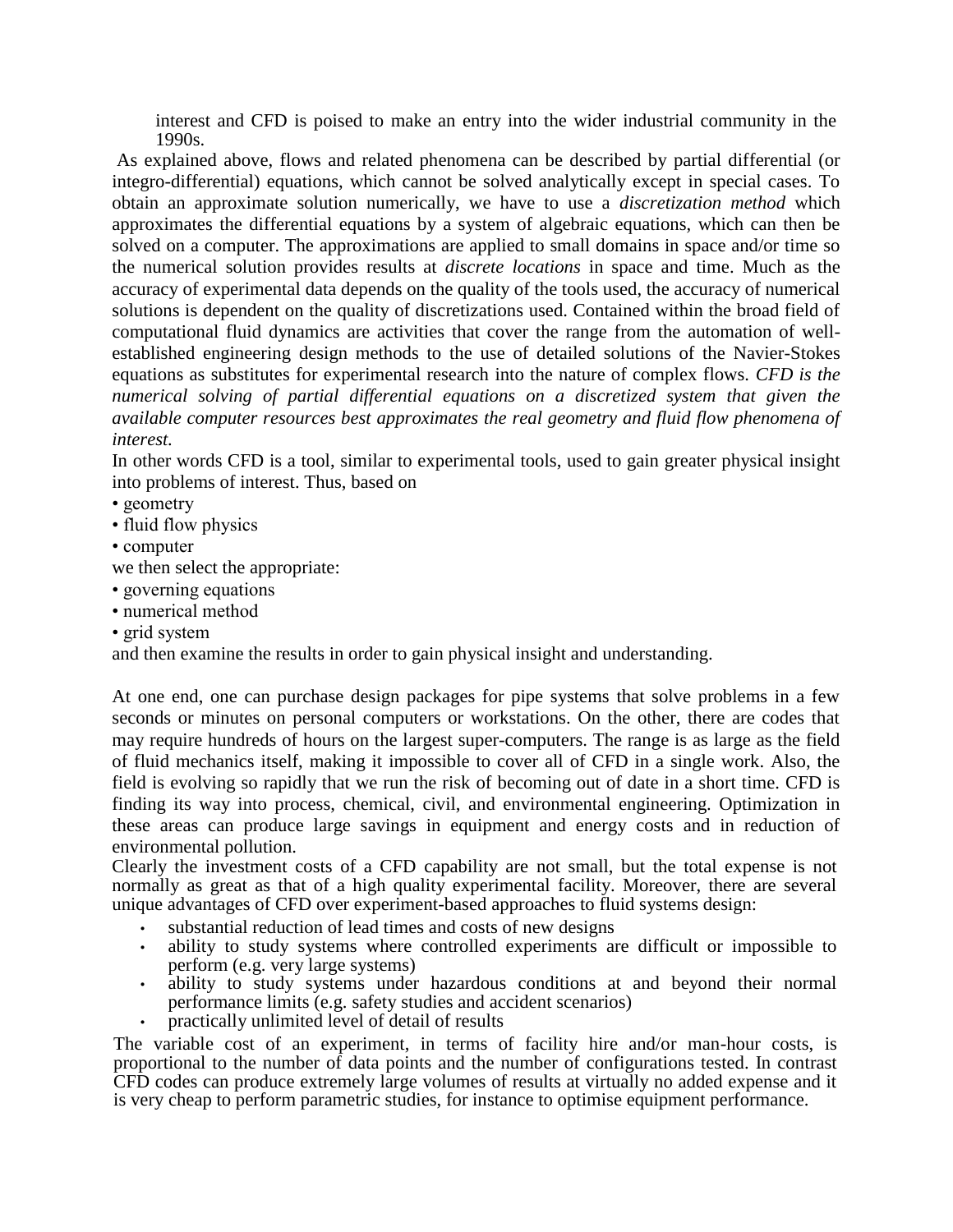We also note that, in addition to a substantial investment outlay, an organisation needs qualified people to run the codes and communicate their results and briefly consider the modelling skills required by CFD users.

# How does a CFD code work?

CFD codes are structured around the numerical algorithms that can tackle fluid flow problems. In order to provide easy access to their solving power all commercial CFD packages include sophisticated user interfaces to input problem parameters and to examine the results. Hence all codes contain three main elements: (i) a pre-processor, (ii) a solver and (iii) a post-processor. We briefly examine the function of each of these elements within the context of a CFD code. Pre-processor

Pre-processing consists of the input of a flow problem to a CFD program by means of an operator-friendly interface and the subsequent transformation of this input into a form suitable for use by the solver. The user activities at the pre-processing stage involve:

• Definition of the geometry of the region of interest: the computational domain.

Grid generation-the sub-division of the domain into a number of smaller, non¬overlapping sub-domains: a grid (or mesh) of cells (or control volumes or elements).

- Selection of the physical and chemical phenomena that need to be modelled.
- Definition of fluid properties.
- Specification of appropriate boundary conditions at cells which coincide with or touch the domain boundary.

The solution to a flow problem (velocity, pressure, temperature etc.) is defined at nodes inside each cell. The accuracy of a CFD solution is governed by the number of cells in the grid. In general, the larger the number of cells the better the solution accuracy. Both the accuracy of a solution and its cost in terms of necessary computer hardware and calculation time are dependent on the fineness of the grid. Over 50% of the time spent in industry on a CFD project is devoted to the definition of the domain geometry and grid generation. In order to maximise productivity of CFD personnel all the major codes now include their own CAD-style interface and/or facilities to import data from proprietary surface modellers and mesh generators such as PATRAN and I-DEAS. Up-to-date pre-processors also give the user access to libraries of material properties for common fluids and a facility to invoke special physical and chemical process models (e.g. turbulence models, radiative heat transfer, combustion models) alongside the main fluid flow equations.

Solver

There are three distinct streams of numerical solution techniques: finite difference, finite element and spectral methods. In outline the numerical methods that form the basis of the solver perform the following steps:

- Approximation of the unknown flow variables by means of simple functions.
- Discretisation by substitution of the approximations into the governing flow equations and subsequent mathematical manipulations.
- Solution of the algebraic equations.

The main differences between the three separate streams are associated with the way in which the flow variables are approximated and with the discretisation processes. Finite difference methods. Finite difference methods describe the unknowns <fi of the flow problem by means of point samples at the node points of a grid of co-ordinate lines. Truncated Taylor series expansions are often used to generate finite difference approximations of derivatives of  $(i>$  in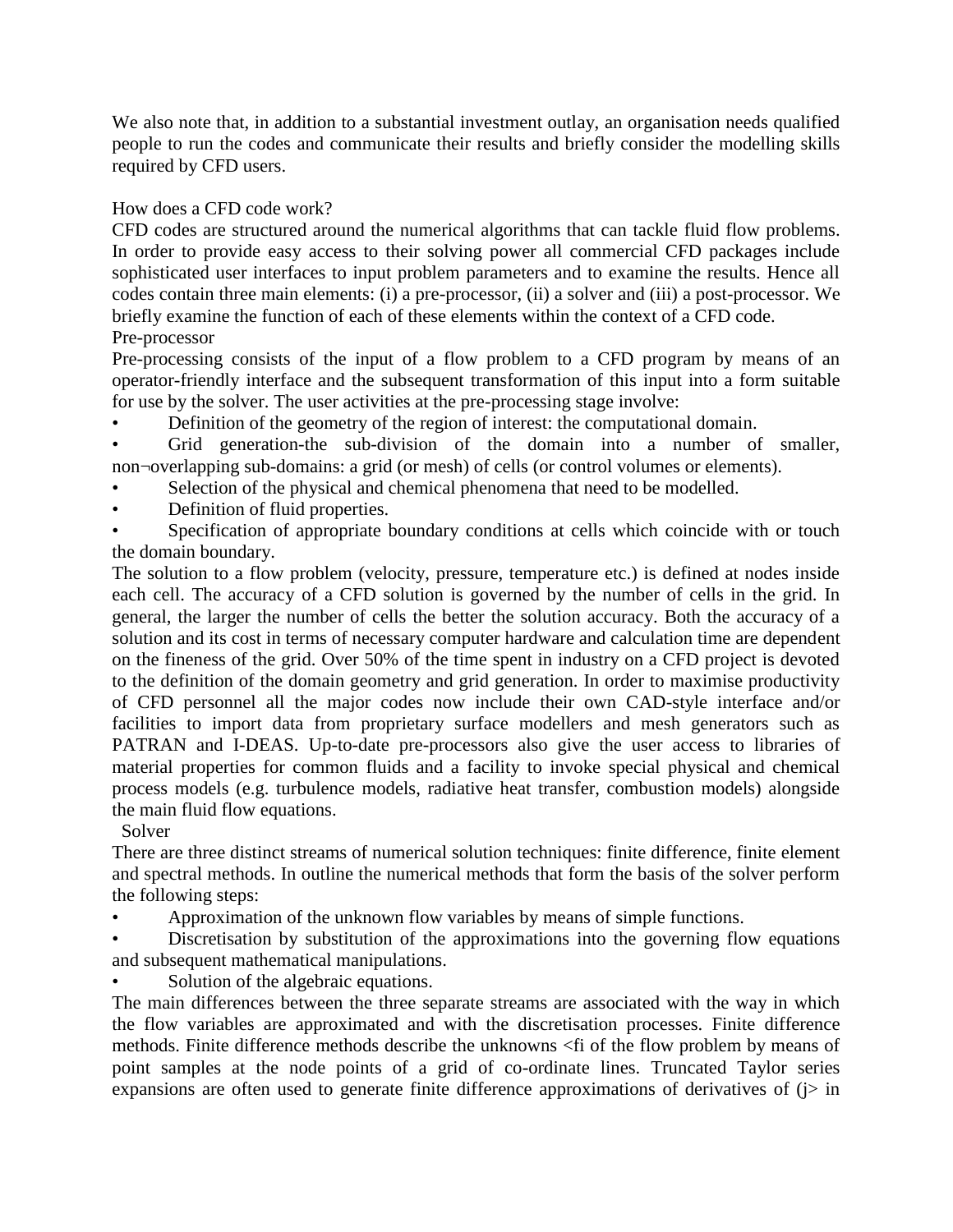terms of point samples of cj) at each grid point and its immediate neighbours. Those derivatives appearing in the governing equations are replaced by finite differences yielding an algebraic equation for the values of ( $i$ ) at each grid point. Smith (1985) gives a comprehensive account of all aspects of the finite difference method.

Finite Element Method. Finite element methods use simple piecewise functions (e.g. linear or quadratic) valid on elements to describe the local variations of unknown flow variables ( $\geq$ . The governing equation is precisely satisfied by the exact solution (p. If the piecewise approximating functions for ( $j$  are substituted into the equation it will not hold exactly and a residual is defined to measure the errors. Next the residuals (and hence the errors) are minimised in some sense by multiplying them by a set of weighting functions and integrating. As a result we obtain a set of algebraic equations for the unknown coefficients of the approximating functions. The theory of finite elements has been developed initially for structural stress analysis.

Spectral Methods.

Spectral methods approximate the unknowns by means of truncated Fourier series or series of Chebyshev polynomials. Unlike the finite difference or finite element approach the approximations are not local but valid throughout the entire computational domain. Again we replace the unknowns in the governing equation by the truncated series. The constraint that leads to the algebraic equations for the coefficients of the Fourier or Chebyshev series is provided by a weighted residuals concept similar to the finite element method or by making the approximate function coincide with the exact solution at a number of grid points.

The finite volume method.

The finite volume method was originally developed as a special finite difference formulation.

It is central to four of the five main commercially available CFD codes: PHOENICS, FLUENT, FLOW3D and STAR-CD. The numerical algorithm consists of the following steps:

• Formal integration of the governing equations of fluid flow over all the (finite) control volumes of the solution domain.

Discretisation involves the substitution of a variety of finite-difference-type approximations for the terms in the integrated equation representing flow processes such as convection, diffusion and sources. This converts the integral equations into a system of algebraic equations.

Solution of the algebraic equations by an iterative method.

The first step, the control volume integration, distinguishes the finite volume method from all other CFD techniques. The resulting statements express the (exact) conservation of relevant properties for each finite size cell. This clear relationship between the numerical algorithm and the underlying physical conservation principle forms one of the main attractions of the finite volume method and makes its concepts much more simple to understand by engineers than finite element and spectral methods. The conservation of a general flow variable (j>, for example a velocity component or enthalpy, within a finite control volume can be expressed as a balance

**Basics of Computational Fluid Dynamics Concept of Computational Fluid Dynamics**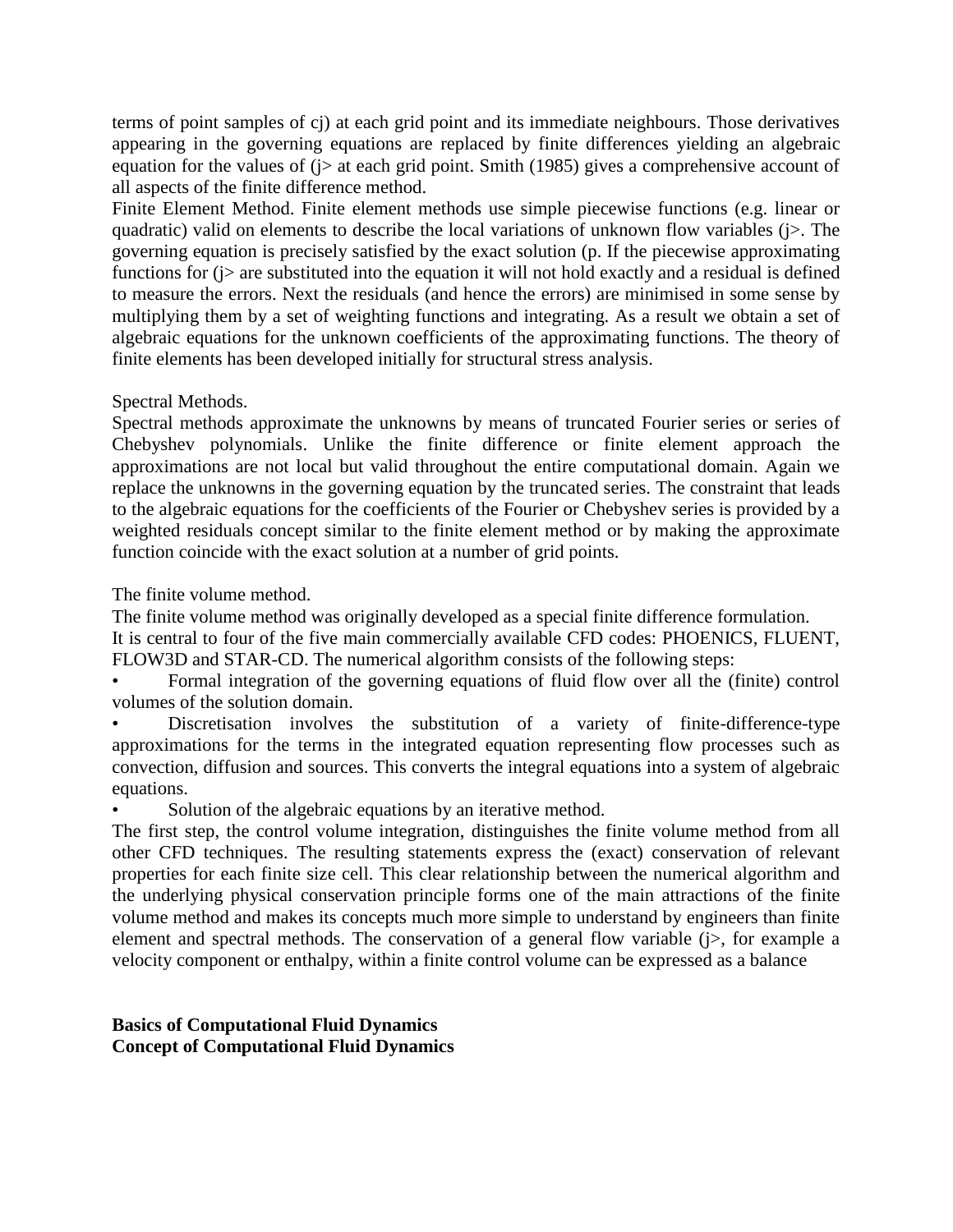Computational Fluid Dynamics (CFD) is the simulation of fluids engineering systems using modeling (mathematical physical problem formulation) and numerical methods (discretization methods, solvers, numerical parameters, and grid generations, etc.). The process is as figure 1.



Figure 1 Process of Computational Fluid Dynamics

Firstly, we have a fluid problem. To solve this problem, we should know the physical properties of fluid by using Fluid Mechanics. Then we can use mathematical equations to describe these physical properties. This is Navier-Stokes Equation and it is the governing equation of CFD. As the Navier-Stokes Equation is analytical, human can understand it and solve them on a piece of paper. But if we want to solve this equation by computer, we have to translate it to the discretized form. The translators are numerical discretization methods, such as Finite Difference, Finite Element, Finite Volume methods. Consequently, we also need to divide our whole problem domain into many small parts because our discretization is based on them. Then, we can write programs to solve them. The typical languages are Fortran and C. Normally the programs are run on workstations or supercomputers. At the end, we can get our simulation results. We can compare and analyze the simulation results with experiments and the real problem. If the results are not sufficient to solve the problem, we have to repeat the process until find satisfied solution. This is the process of CFD.

#### **Importance of Computational Fluid Dynamics**

There are three methods in study of Fluid: theory analysis, experiment and simulation (CFD). As a new method, CFD has many advantages compared to experiments.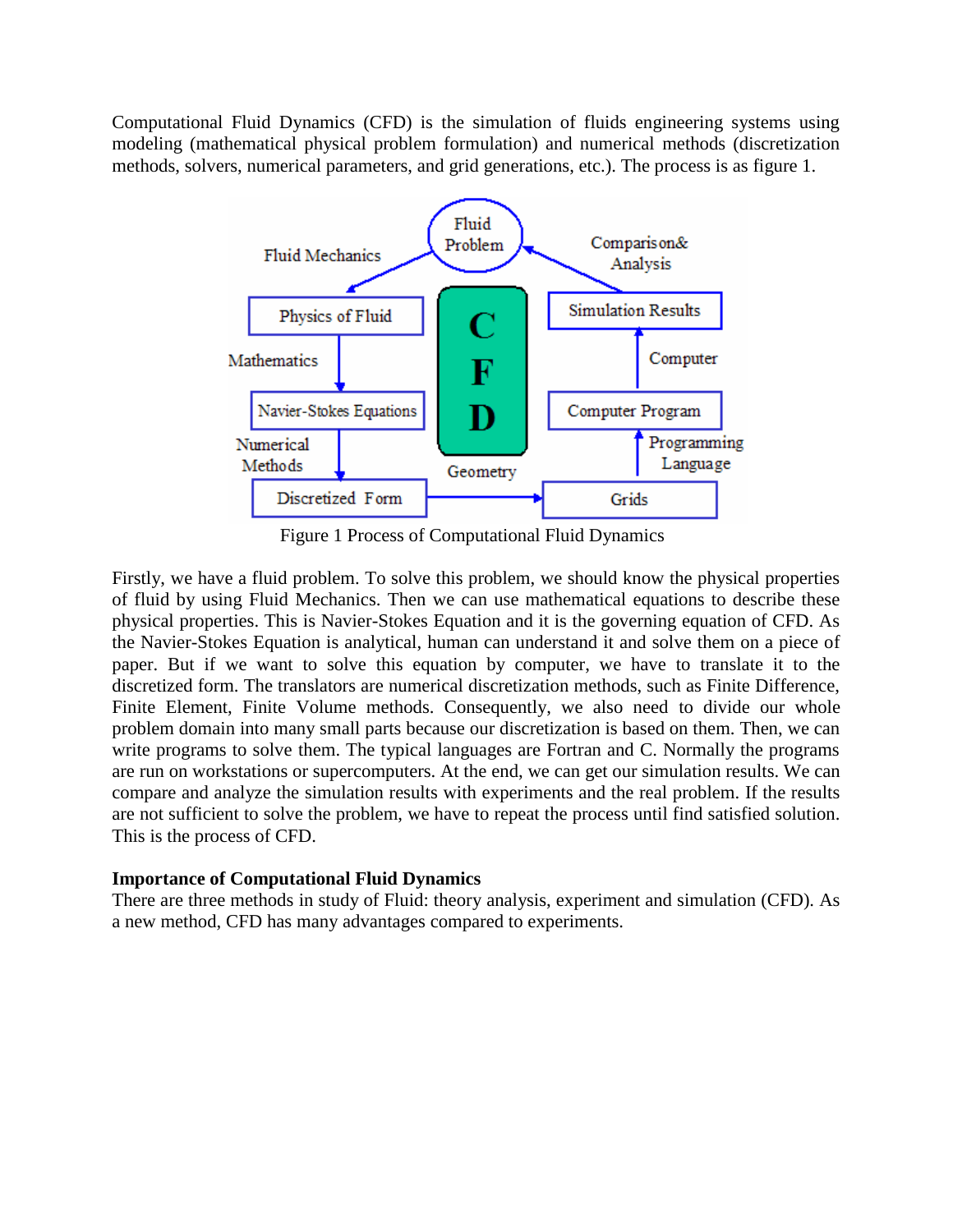|             | Simulation (CFD) | Experiment            |  |
|-------------|------------------|-----------------------|--|
| Cost        | Cheap            | Expensive             |  |
| Time        | Short            | Long                  |  |
| Scale       | Any              | Small/Middle          |  |
| Information | All              | <b>Measured Point</b> |  |
| Repeatable  | Yes              | Some                  |  |
| Safety      | Yes              | <b>Some Dangerous</b> |  |

Table 1 Comparison of Simulation and Experiment

#### **Physics of Fluid**

Fluid is liquid and gas. For example, water and air. Fluid has many important properties, such as velocity, pressure, temperature, density and viscosity. The density (1) of a fluid is its mass per unit volume. If the density of fluid is constant (or the change is very small), we call the fluid is incompressible fluid. If the density of fluid is not constant, we call the fluid is compressible fluid. Normally, we can treat water and air as incompressible fluid. If the fluid is incompressible, we can simplify the equations for this type of fluid.

$$
\rho = \frac{M}{V} \left[ \frac{kg}{m^3} \right] \quad \text{---}
$$

The viscosity (2) is an internal property of a fluid that offers resistance to flow. For example, to stir water is much easier than to stir honey because the viscosity of water is much smaller than honey.

$$
\mu = \begin{bmatrix} \frac{Ns}{m^3} \end{bmatrix} = [poise] \quad \text{---}
$$

Table 2 shows the densities and viscosities of air, water and honey.

| Substance                       | Air $(18^{\circ}C)$ | Water $(20^{\circ}C)$ | Honey $(20^{\circ}C)$ |
|---------------------------------|---------------------|-----------------------|-----------------------|
| Density $\frac{\text{kg}}{m^3}$ | 1.275               | 1000                  | 1446                  |
| Viscosity (P)                   | 1.82e-4             | 1.002e-2              | 190                   |

#### **Navier-Stokes Equations**

#### **Conservation Law**

Navier-Stokes equations are the governing equations of Computational Fluid Dynamics. It is based on the conservation law of physical properties of fluid. The principle of conservational law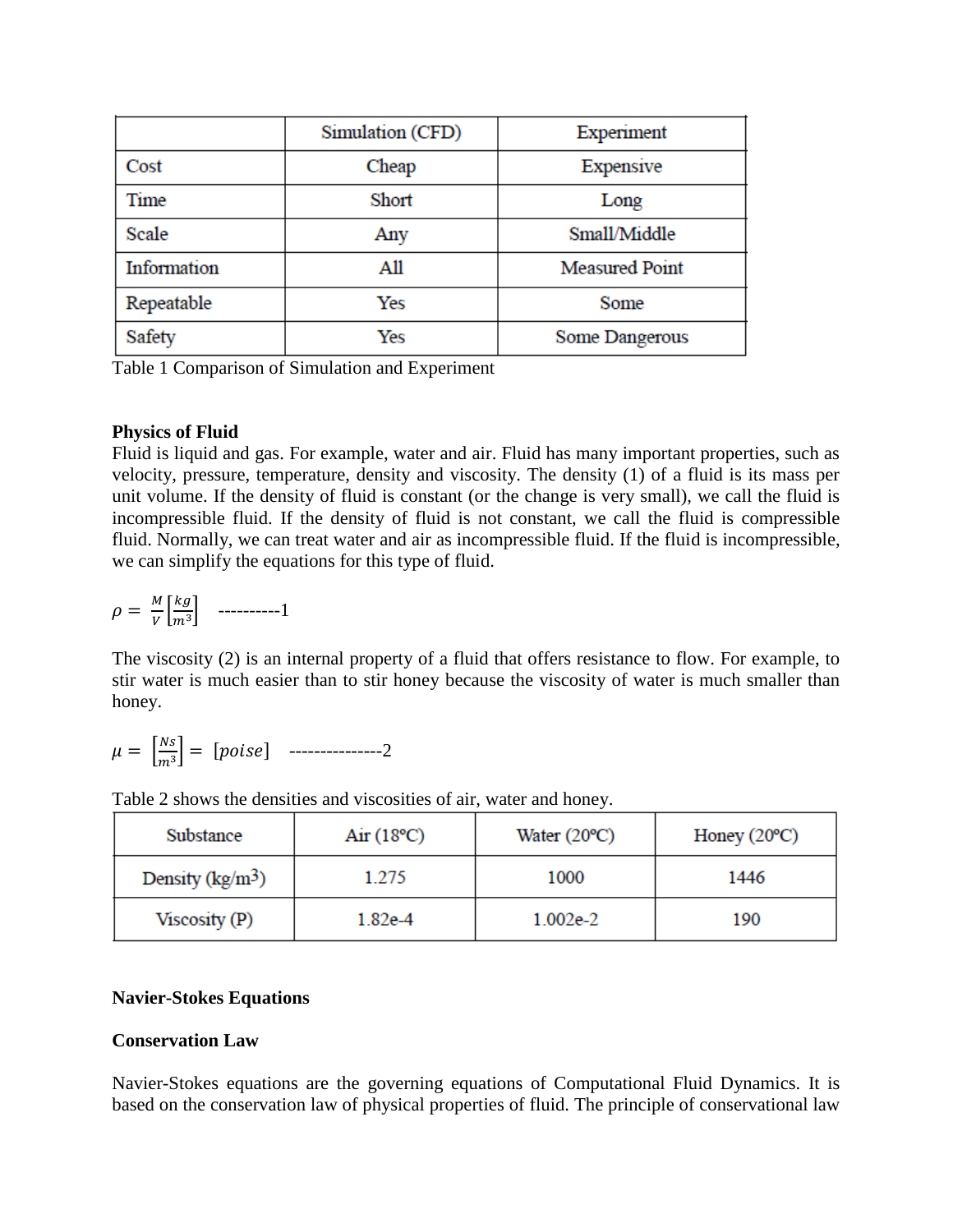is the change of properties, for example mass, energy, and momentum, in an object is decided by the input and output.

For example, the change of mass in the object is as follows

$$
\frac{dM}{dt} = m'_{in} - m'_{out} \quad \text{---} \quad 3
$$

If  $m'_{in} - m'_{out} = 0$ , we have

 ---------------------------4

Which means

 $M = const$  ,,,,,,,,,,,,,,,,,,,,,,,,,,,5

### **Navier-Stokes Equation**

Applying the mass, momentum and energy conservation, we can derive the continuity equation, momentum equation and energy equation as follows.

#### **Continuity Equation**

 $\frac{D\rho}{Dt}$  +  $\rho \frac{d}{d}$  $\frac{u v_i}{dx_i} = 0$  ------ 6

**Momentum Equation**

 ----------7

D

Where

$$
\tau_{ij} - \mu \left( \frac{dU_j}{dx_i} + \frac{dU_i}{dx_j} \right) + \frac{2}{3} \delta_{ij} \mu \frac{dU_k}{dx_k} \qquad \qquad \text{---}
$$

I: Local change with time

II: Momentum convection

III: Surface force

IV: Molecular-dependent momentum exchange (diffusion)

V: Mass force

**Energy Equation**

$$
\rho C_{\mu} \frac{dT}{dt} + \rho C_{\mu} U_i \frac{dT}{dx_i} = -P \frac{dU_i}{dx_i} + \lambda \frac{d^2 T}{dx_i^2} - \tau_{ij} \frac{dU_j}{dx_i} \dots \dots \qquad 9
$$

I : Local energy change with time

II: Convective term

III: Pressure work

IV: Heat flux (diffusion)

V: Irreversible transfer of mechanical energy into heat

If the fluid is compressible, we can simplify the continuity equation and momentum equation as follows.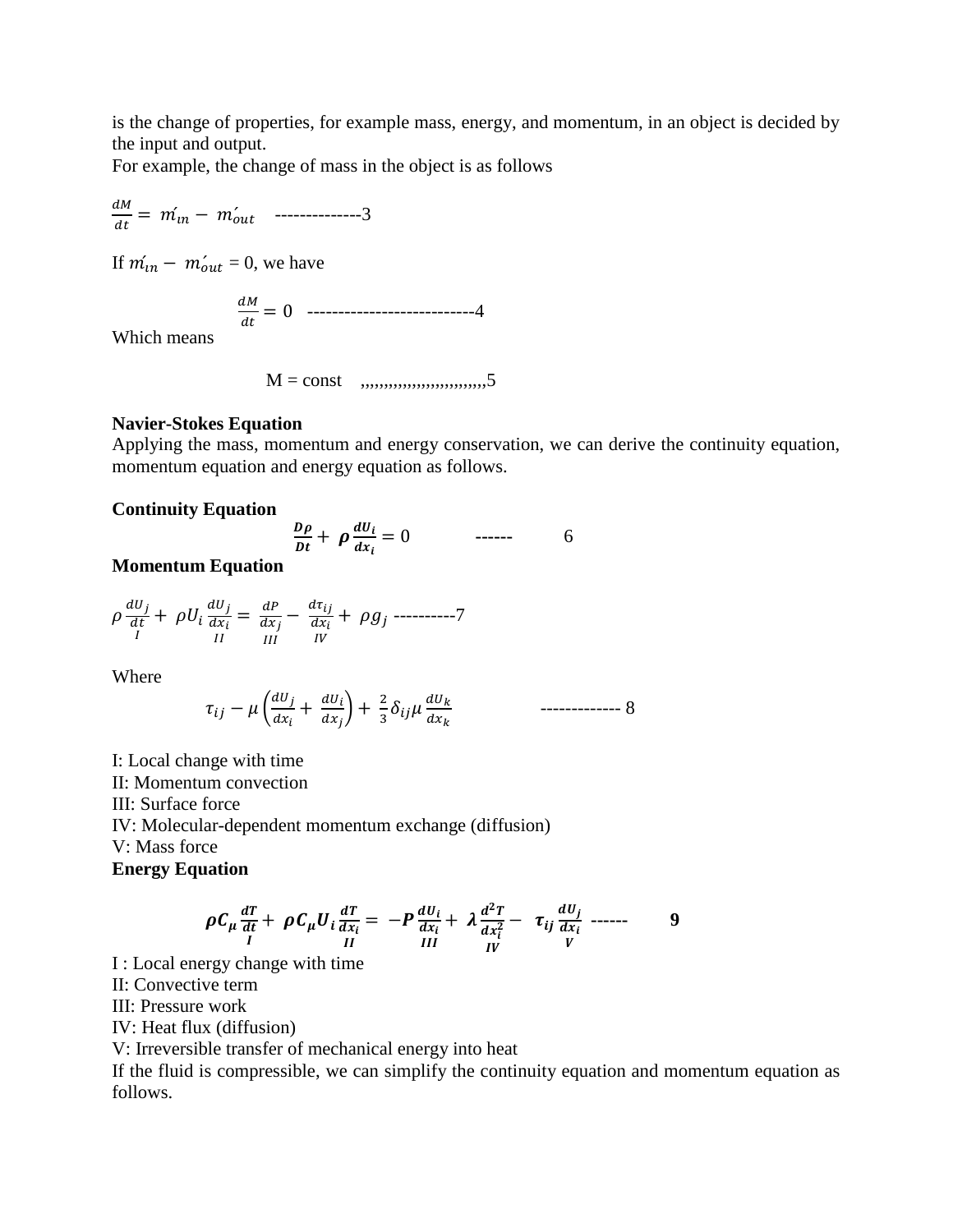**Continuity Equation**

$$
\frac{dU_i}{dx_i} = \mathbf{0} \qquad \qquad \text{---} \qquad \qquad \mathbf{10}
$$

### **Momentum Equation**

$$
\rho \frac{dU_j}{dt} + \rho U_i \frac{dU_j}{dx_i} = -\frac{dP}{dx_j} - \mu \frac{d^2U_j}{dx_i^2} + \rho g_j
$$
 11

We now explain the notation used in the Navier-Stoke's equations;  $\rho = \rho(x, y, z, t)$ is the density of the fluid at a point  $(x, y, z)$  at time  $t, p = p(x, y, z, t)$  is the pressure on the fluid at a point  $(x, y, z)$  at time t. The symbol  $\nabla$  represents the gradient (column) vector  $(\frac{\partial}{\partial x_1}, \frac{\partial}{\partial x_2}, \frac{\partial}{\partial x_3})$  or  $(\frac{\partial}{\partial x}, \frac{\partial}{\partial y}, \frac{\partial}{\partial z})$ . By  $\nabla p$  we mean the (column) vector  $(p_x, p_y, p_z)$ , where the subscript indicates partial differentiation with respect to that variable. The symbol  $\Delta$  represents the Laplacian and is given by  $\nabla \cdot \nabla$  or  $\frac{\partial^2}{\partial x^2} + \frac{\partial^2}{\partial y^2} + \frac{\partial^2}{\partial z^2}$  and is applied to each component of  $U = (u, v, w)$ . The parameters  $\delta, \eta$  and  $\mu$  are functions of  $(x, y, z)$  that describe the viscosity of the fluid. The function G is the (column) vector  $(g_1(x, y, z, t), g_2(x, y, z, t), g_3(x, y, z, t))$  and models external forces acting on the fluid. In the modules we set  $G = 0$ . You can easily modify the codes to see

#### **Introduction**

Fluid dynamics is a classic discipline. The physical principles governing the flow of simple fluids and gases, such as water and air, have been understood since the times of Newton. Since about 1950 classic fluid dynamics finds itself in the company of computational fluid dynamics. This newer discipline still lacks the elegance and unification of its classic counterpart, and is in a state of rapid development. The purpose of this lecture note is:

- To introduce some notation that will be useful later;
- To recall some basic facts of vector analysis;
- To introduce the governing equations of laminar incompressible fluid dynamics;
- To explain that the Reynolds number is usually very large. In later notes this will be seen to have a large impact on numerical methods.

What is Computational Fluid Dynamics?

#### **What is CFD?**

Computational Fluid Dynamics can be defined as the field that uses computer resources to simulate flow related problems. To simulate a flow problem you have to use mathematical physical and programming tools to solve the problem then data is generated and analysed. This field has been developing for the past 30 years. During the last 10 years this field has just made a big jump especially due to the introduction of new computer hardware and software. University academics write their own mini sized codes to solve the problems they are usually assigned. These codes are usually not that user friendly and not very well documented. Before computational fluid dynamics was used on a wide scale. Engineers had to make small scale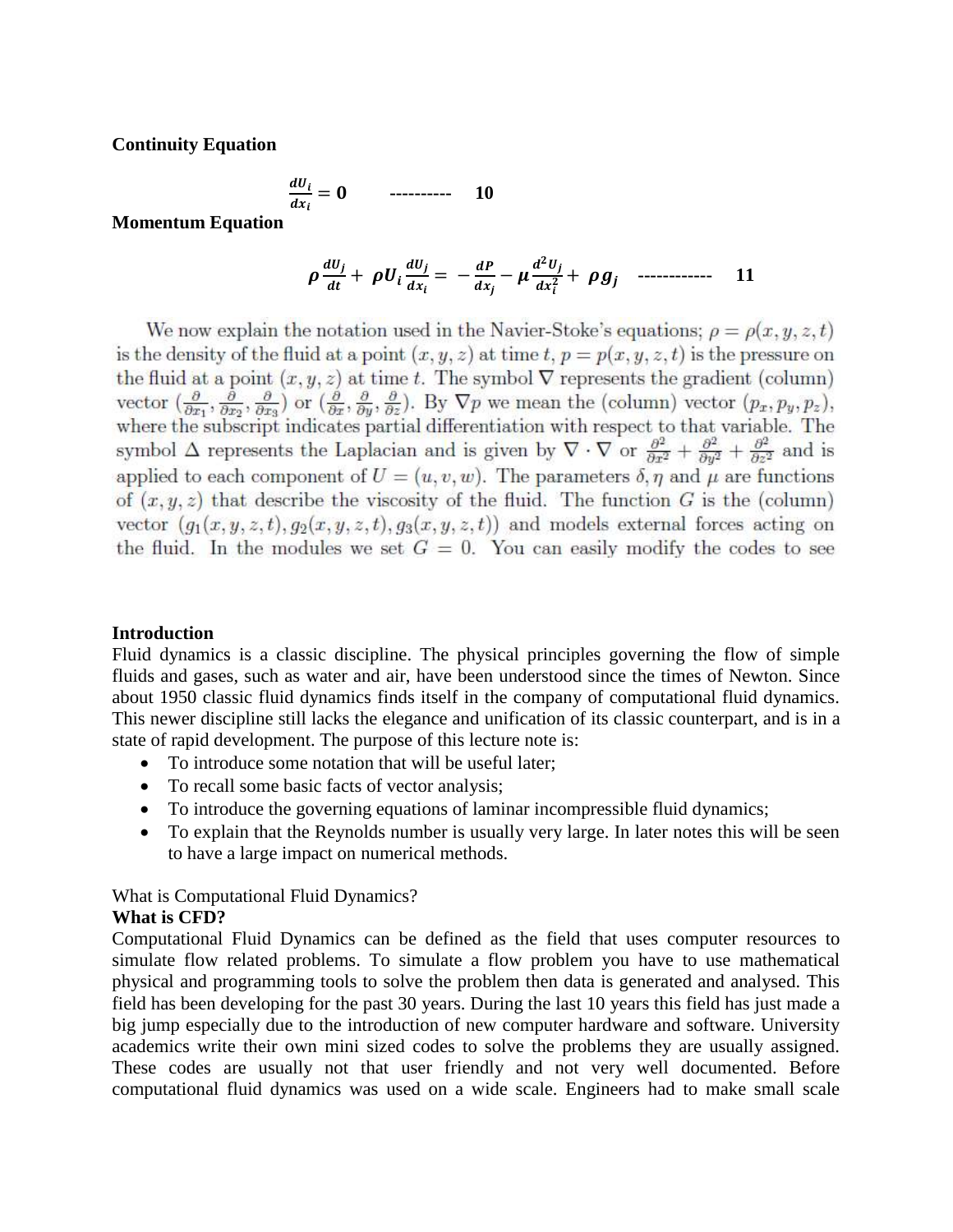models to validate how slender is their design. A design that is not aerodynamically efficient will have a negative impact on where the design will be used. So a bad car design will result in more fuel consumption. While a bad design for a plane might cause it to crash.



### **Figure 2 : A researcher puts a lorry model inside a wind tunnel for tests.**

These experiments where done by immersing the model in a transparent fluid/gas and then applying flow conditions similar to the conditions the model would encounter. Next came was applying a colour dye to the flow which resulted in showing the flow pattern resulting from the flow. The set back of using such methods is that after you have got your blue print drawings from the design team you have to model your design in a work shop. Once the model has been made you will need to have the experimental set up apparatus in an allocated space in the engineering lab. Just to note that Wind tunnels are huge in size some of them can contain real scale model as illustrated in figure 2 below. While now you just need the flow modelling software, a good research team and lots of computer resources.



**Figure 2: A panoramic view of the wind tunnel in the workshops, just to illustrate its tremendous size in comparison with a desktop computer. The researcher can be seen on the bottom right hand side of the picture.** 

The researchers advantage of CFD is that you can have a wind tunnel on your desktop without having to worry about choosing big fans or that your model will fit into the wind tunnel or not Figure 3 shows the size extent of a wind tunnel blowing fan. These problems can be solved in the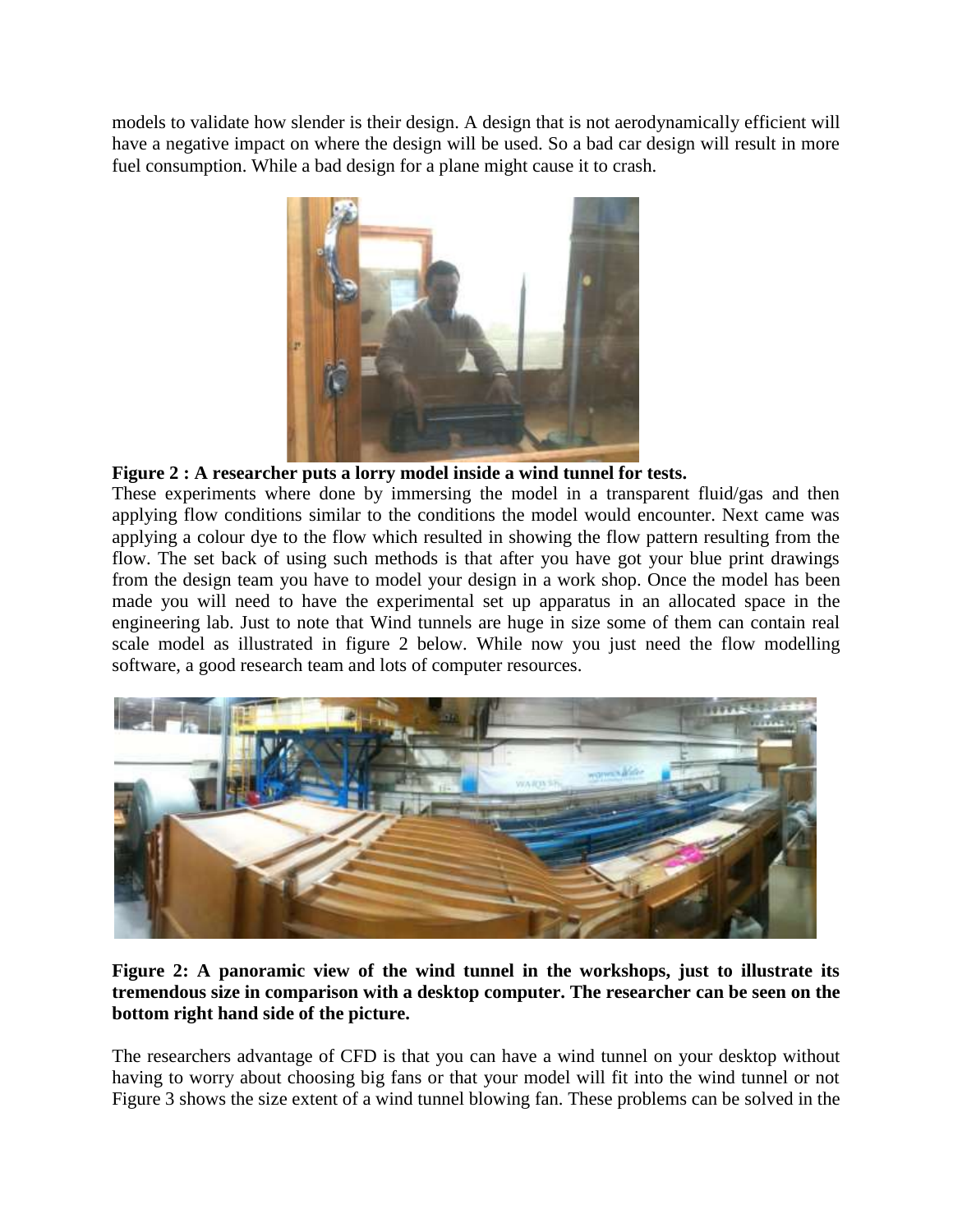software by changing the scaling of the studied model or by modifying the value of the inflow velocity into the studied domain mesh.



 **Figure 3 : The Inlet duct of the blowing fan for the wind tunnel its reasonably large.**

# **Computational Fluid Dynamics Theoretical Foundation:**

**1. Linear Algebra**, example TDMA, Gauss ,.....etc

For a researcher working in CFD linear algebra is a must and has to be covered or refreshed, because with progress with time you will find that all your work revolves around matrix operations, plotting vector fields, vector operations, etc.

**2. Numerical Analysis**, example to know how to dicretetize first order, second order derivatives encountered in PDEs (Partial Differential Equations) and ODEs (Ordinary Differential Equations)

**3. Tensor Calculus**, example for applying the summation convention when tensor notation is used.

**4. Fluid Mechanics**, example to know how to use the Continuity Equation, Bernoulli Equation, Reynolds Number, Mach Number, etc

## **5. Programming:**

Throughout your research you come across all sorts of codes, during this process you will need to quickly know how to approach the codes and to what details to look for and best ways to summaries the processes that take place in it.

# **6. Programming in General:**

To know how to write a code through a step by step guide, The lecture note expresses it in Pascal but you can use its outline depending on what language your using, it's a 1995 edition but it's very useful for self study.

## **7. Fortran90.**

You might be assigned during your PhD to generate data with a provided code, during the process of running the code you will sometimes have to go through the various parts of the code.

#### **8. MATLAB.**

MATLAB is a very user friendly software with lots of helpful online material and books not forgetting its excellent help. As a researcher you will have to learn this software due to its powerful tools in the data analysis part of your PhD.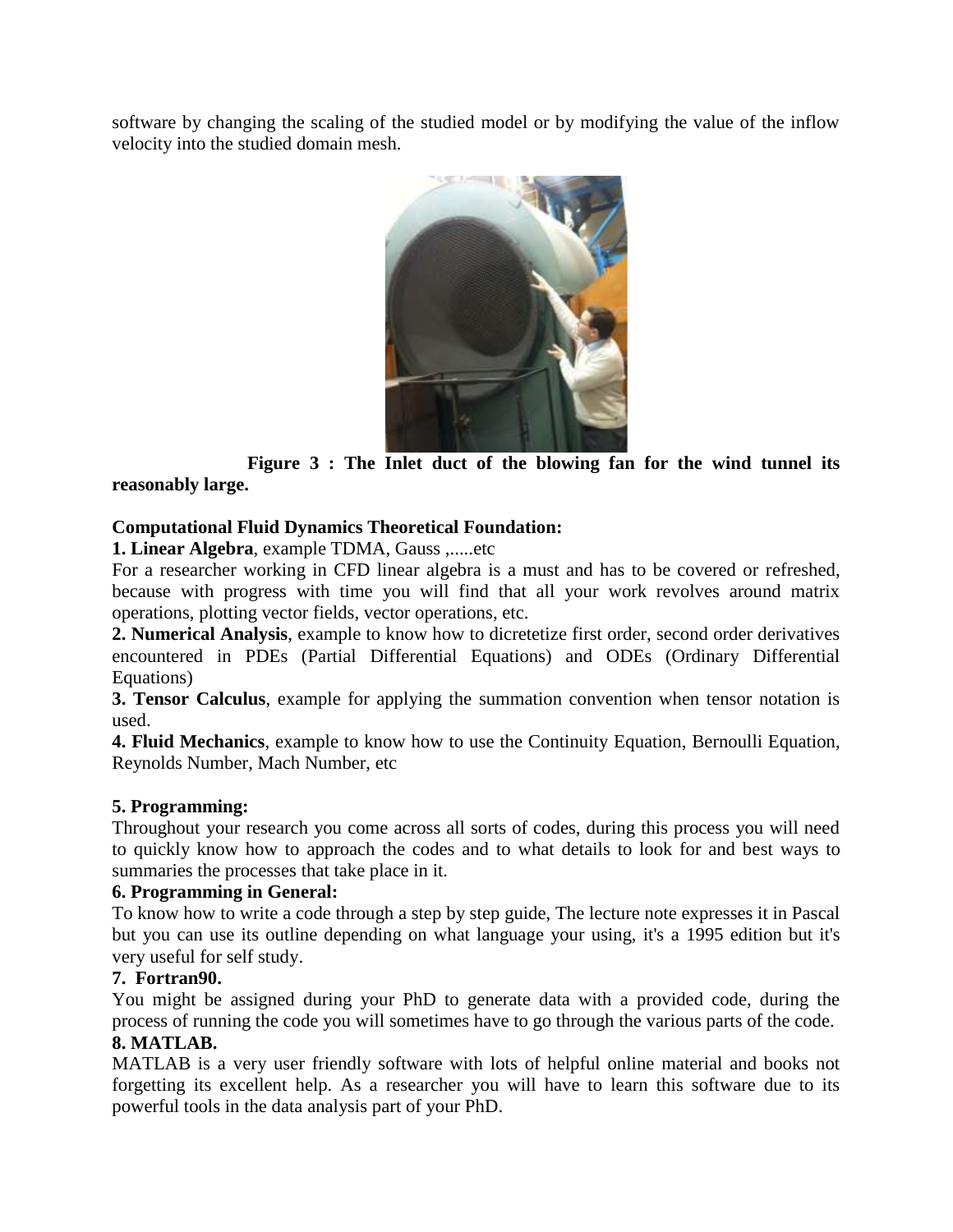### **9. Statistics and Probability.**

If you're going to be working in the field of turbulence you will need statistical tools, while if you're going to work on reactive flows you will need initially statistical tools and later probability functions for later stages of your project once you get to the detailed side of chemistry.

### **10. Differential Equations and Computational PDEs.**

### **11. Algorithm Theory.**

### **12. Data Structures.**

During the research process dealing with all sorts of matrices of different types is an issue that has to be accepted, depending on the studied problem.

### **13. Discrete Mathematics.**

### **Steps to Set Up a Simulation**

During the description of the following, the points might overlap every now and then. Planning for a simulation is advantageous, it helps you to focus for longer hours, keeps you focused on your target and confident that you will get to finish on target.

1. Choosing the problem like as case study or in most cases you are assigned a problem which might represent a air flow in a lecture room or air flow around a car, air flow around a building ...etc.

2. What parameters are of interest. That's if some hints had already been provided by the manufacturer or by the customer. If the researcher has been assigned the problem and has to start from scratch this leads him to run simulations for very simple cases , then to verify that the results if they are correct by comparing the data with experimental or available literature data. Once this objective is achieved the researcher would select the required parameters for study, makes a list of them and then starts running more detailed simulations. What is meant if we are interested in combustion case turbulence intensity is an attractive parameter to study which means it can illustrate the magnitude of mixing strength in the process. Another parameter to study and can give a good indication of the rate of mixing is through plotting the eddy viscosity frequency. Shear strain rate can give a good indication on flow break up leading to dissipation such an example is a jet blowing into a stagnant air in a room.

3. The user has to specify if it's an Internal flow case (looking at figure 4 which represents a throttle valve) or an external flow case (looking at figure 5 which refers to a wind turbine).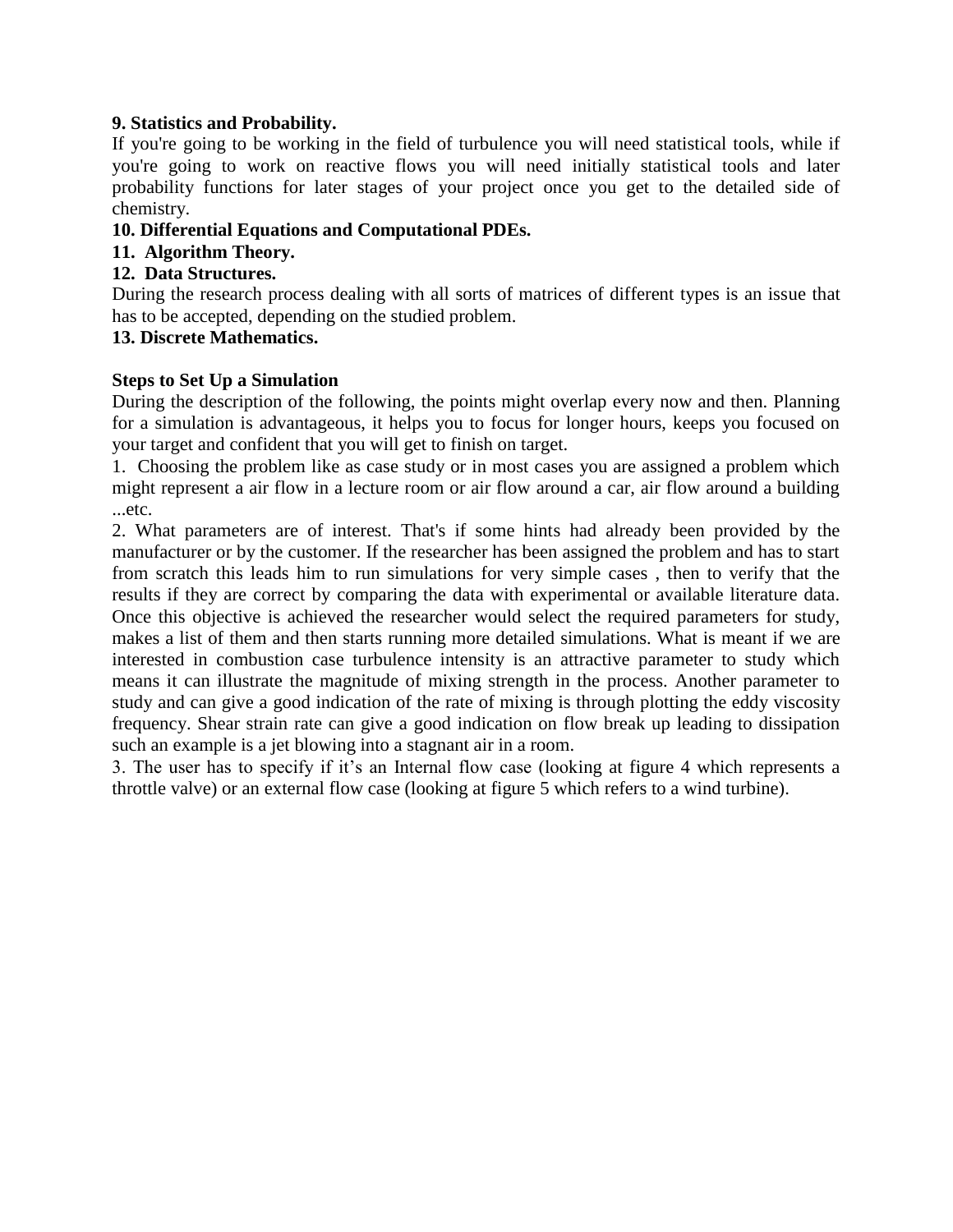

**Figure 4: A throttle valve describes and internal flow example, where maximum velocity is achieved at the minimum area cross section (throat).**

In some cases the researcher might have to break down the studied mesh into smaller domains due to that the available hardware resources are not sufficient for such a simulation unfortunately this is something that the user has to get used to as an obstacle that would occur every now and then. Options are provided with CFD software's in domain decomposition as an option which can be very helpful especially in study cases that have large meshes.



**Figure 5: A wind turbine describes an external flow case.** 

4. Choosing a simulation model. These models all depend on what is wanted out of the simulation and what is being looked for. These models start from Direct Numerical Simulations to Reynolds Averaged Methods to .....etc.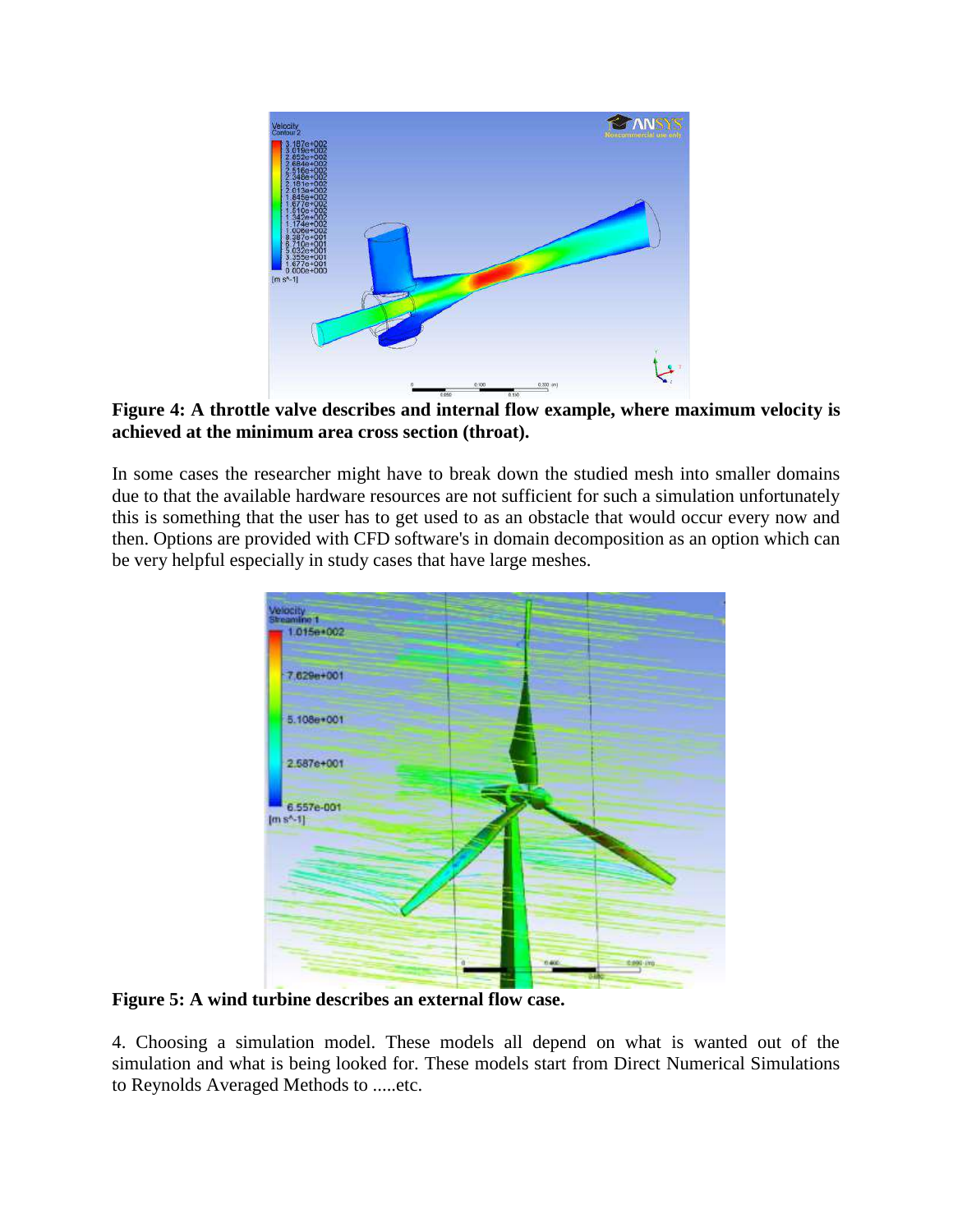5. Assessing the required hardware and software resources and what is available. Due to these challenges the user has to take into account these issues as an example simulation run time, calculation time on the desktop, data storage and simulation grid resolution, how many cores are required ....etc.

6. Specifing the boundary conditions in the simulation. These can refer to solid walls or inflow and outflow boundaries. At some cases moving boundaries are taken into account as cases in simulating flows in pumps, compressors, wind turbines ....etc. At certain cases the smoothness of the boundaries have to be specified as smooth or rough boundaries.

7. Selecting the physical continuum which might be Air, Argon, Nitrogen, .......etc.

8. Selecting a Mesh type for the simulation. Will it be hexahedral or tri-diagonal ...etc. Usually CFD software has several meshing options to choose from.

#### **Mathematical Flow Modelling**

On the assumption that the problem is a flow problem:

1. Choosing the coordinates system, which specifies what space the student, will work on. Metric, Soblove or Hillbert space..etc. At later stages this will lead the researcher to adopt specified mathematical methods that can only be used in these spaces.

2. Choosing the reference coordinate system, this is automatically taken at point (0,0,0) . The equations that you are going to solved are related to the coordinate system for the space relation. Once motion is going to be studied that means we will have a generated mesh velocity and acceleration to be taken in account. The use of velocity acceleration leads to the conclusion that derivatives are going to be used. Once derivatives come into account that means at later stages we will need to use some kind of discretization method.

3. The studied domain geometry and dimensions. Is it a box, rectangular, sphere or cylinder or a complex domain?. This relates to the required scales to be captured by the simulation. Another factor is the studied object. As an example the Navier-Stokes equations are applicable at certain length ranges at small scales Lattice-Boltzman might be better at a smaller scale schrodinger equation that all depends on using the Knudsen number to verify the scale of the studied case.

4. Then comes how many species will there be? in most case air is taken as the studied fluid. That will ease the studied case. While if several species are taken into account will complicate the study more. Several species will lead us to two cases either a reactive or a non-reactive case.

5. Compressible or non compressible fluid case. Each case has a different approach to solve the major difference is in how to solve the pressure problem. In compressible flows you just use the ideal gas equation while in incompressible flows you will need to use a more complex approach for it.

6. Choosing the physical governing laws of importance. Will it be a Conservation of momentum or Conservation of mass or Conservation of energy or all at the same time?

7. Choosing thermodynamic reference parameters temperature, viscosity, pressure, this is essential, because at certain occasions due to that some parameters change in relation to other parameters , as an example viscosity is related to temperature using the Sutherland formula.

8. Now we are ready to Choose a Numerical Model. A quick survey on the available models their pros and cons. Usually you can find a researcher who had already done this in a recently published paper if your studied case is not that recent then look for a book that has summarised the models. At really advanced stages you might have to make your own model which is very hard not forgetting it's not easy to convince people to use your model except if it's something really outstanding.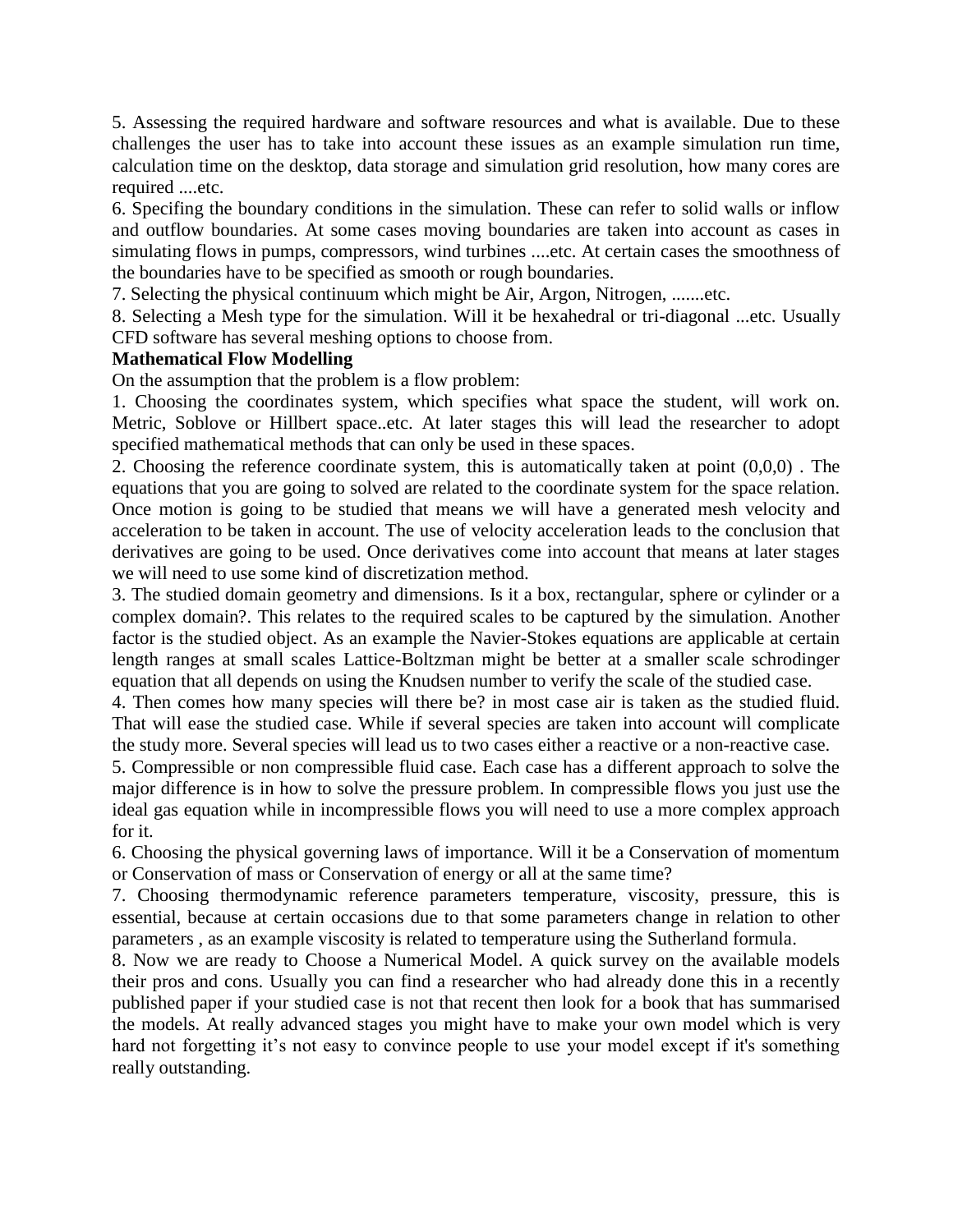9. None dimensionlizing process of the used equations where required, this always gives the written code a more dynamic characteristic to use the code on a wider spectrum of problems.

#### **Equations Used (Numerical Method)**

All the equations used in the study of flows are derived from Reynolds Transport Theory, it is recommended to memories this equation and from it derive all the forms you want to study. From it you can derive the continuity equation, the momentum equations, the species equation and finally the energy equation (in the case of working with compressible gases new quantities will be added to the study such as the adiabatic equation). You can add as many quantities to your studied case by using the Reynolds Transport Theory keeping in mind the computer resource that are available for the researcher.

The Navier-Stokes Equations are used, that's in general term, in detail the researcher can think of these equations as representing the motion of a particle in space. Using CFD the splitting of a predefined space into small cells and using the Navier-Stokes Equations for each studied cell. People usual feel scared from the term equations and once derivatives and lots of them are used that quickly lead to a quick decision i can't understand it i won't read it. Actually these set of equations represent the change of a vector quantity in 3D space, the vector quantity in the Stokes equation is the velocity vector. The Stokes equations represent the transfer of momentum in a studied flow.

$$
\int \frac{d\rho\emptyset}{dt} dt dV + \int div(\rho\emptyset V) dt dV = \int Ddiv(grad\emptyset) dt dV + \int S_{\emptyset} dt dV
$$

simplifying the equation to a form that is related to a regular uniform mesh gives

$$
\frac{d\rho\emptyset}{dt} + div(\rho\emptyset V) = Ddiv(grid\emptyset) + S_{\emptyset}
$$

applying would lead to the continuity equation

$$
\frac{d\rho}{dt} + div(\rho V) = S
$$

Once you write down the set of equations you will be using for your study, the next step is to see what forces are wanted to be taken into account and what factors will be neglected in the study. This will lead the researcher to the available models for his study which starts with DNS (Direct Numerical Analysis and finishes with simple models) the selection of the model depends on the studied case from one perspective and available recourses from another perspective.

so for a case of studying the transport of the scalar quantity of velocity in the y axis direction we would assign the value  $\phi = v$  which results in the following formula:

$$
\frac{d\rho v}{dt} + \ div(\rho v V) = Ddiv(grid\emptyset) + S_v
$$

while for a case of studying the transport of the scalar quantity of temperature in the studied domain we would assign the value  $\phi = T$  which results in the following formula:

$$
\frac{d\rho T}{dt} + div(\rho T V) = D_T div(grid\phi) + S_T
$$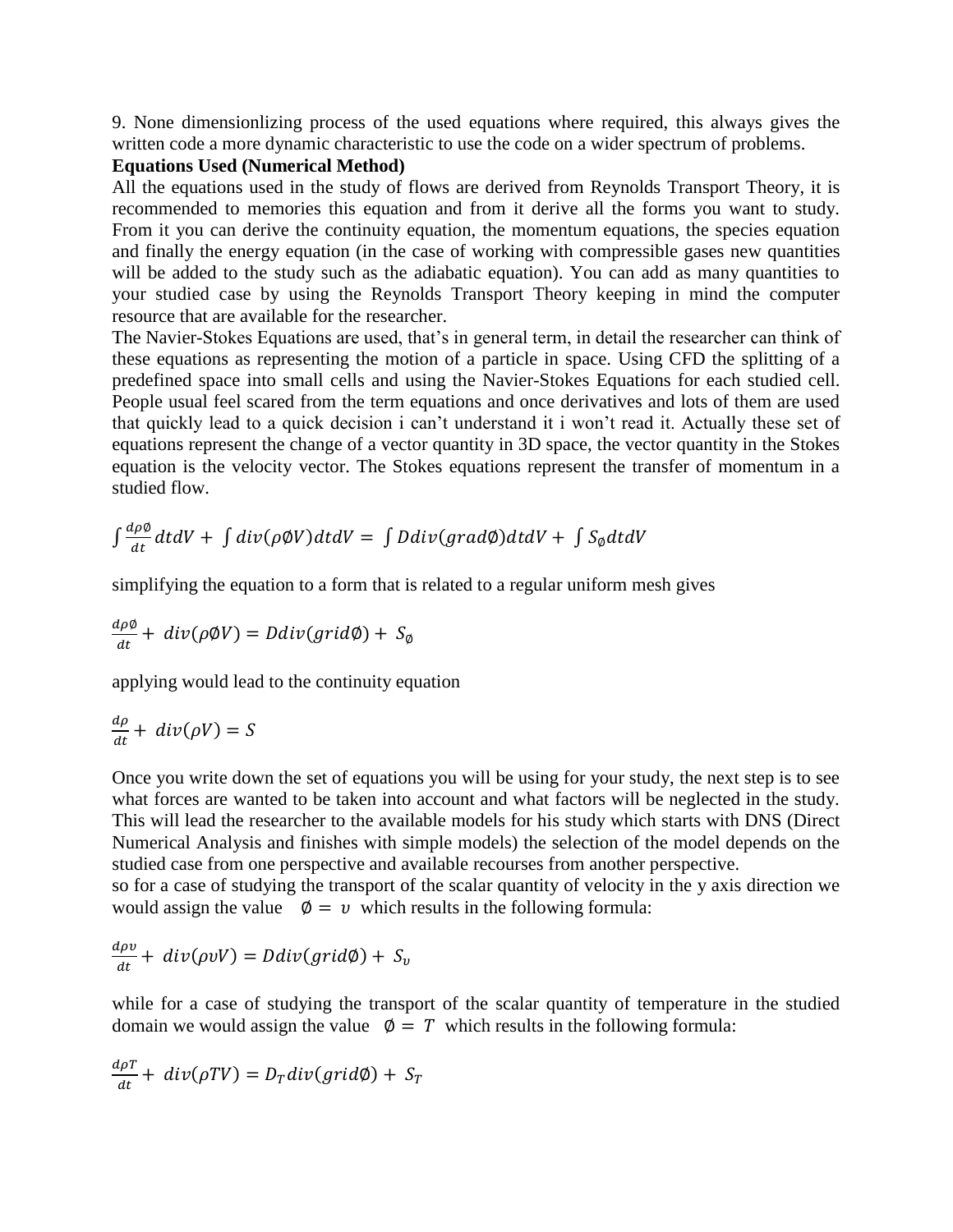so for a case of studying the transport of the scalar quantity of species in the studied domain we would assign the value  $\phi = Y_n$  which is called a volume fraction which results in the following formula.

$$
\frac{d\rho Y_n}{dt} + \ div(\rho Y_n V) = D_n \text{div}(\text{grid} Y_n) + S_n
$$

## **A CFD code consist of the following parts:**

Just as a way to make things clear for the reader you can think of a CFD parts as a Human body where input parameters are food to be eaten, the time discretization section is the humans head, the space discretization section is the human body. While the computer compiler represents the heart.

## *1. Input Parameters:*

This section holds the number of grid points in the domain, domain dimensions, initialization profile selection, and simulation time length. As a researcher you would be working most of the time on the input file changing different variables and then running a simulation. At more advanced stages of PhD you would have to write your own subroutines and add them to the code. *2. Time Discretization Section:* 

The two mostly liked methods that are used in CFD, are the Runge-Kutta and Crank Nicholson Method. If the code uses the Runge-Kutta method the time stepping section forms a mostly independent section of the code while using the crank Nicholson Method you will find there is a more strong coupling between the time and space discretization parts of the code. Codes usually have a criteria to run a simulation where after each calculated time step the code checks that the simulation stays stable. In such cases there are some formulas that are used to satisfy the condition in having the best discrete time to achieve a stable simulation.

## *3. Space Discretization Section:*

Space discretization consist of the next four parts, these four parts are essential and cannot be neglect, because each one is related to the other and has a direct impact to the other**.** 

# *a. Grid Generation.*

A grid has to be generated and depending to the type of fluid it will be chosen. as an example the use of staggered grid in incompressible gases. Some people would say why is the grid so important. Once you start the analysis process you will need to see the values of the studied scalar at the generated points. This is done through plotting the vector fields or plotting contour plot ....etc. Some time you will need to see the value of velocity at a certain part of the domain. In such a case you will just give the coordinates of the point to extract its value

# *b. Initialization Profiles.*

You can run a simulation without having an initialization profile but its side effects that you will need several thousand time steps till the flow develops into its predicted form depending on the simulation stop criteria. Explicit or implicit methods are also related to initialization for space discretization and time.

## *c. Boundary Conditions.*

During a fluid flow simulation you always need to assign a certain surface some inflow parameters and another one at least to be outflow surface. You can specify that be assigning a source term a value of flow velocity .The choice of periodic condition or none periodic depends on your requirements. Periodic satisfies a condition where at each time step of the simulation the